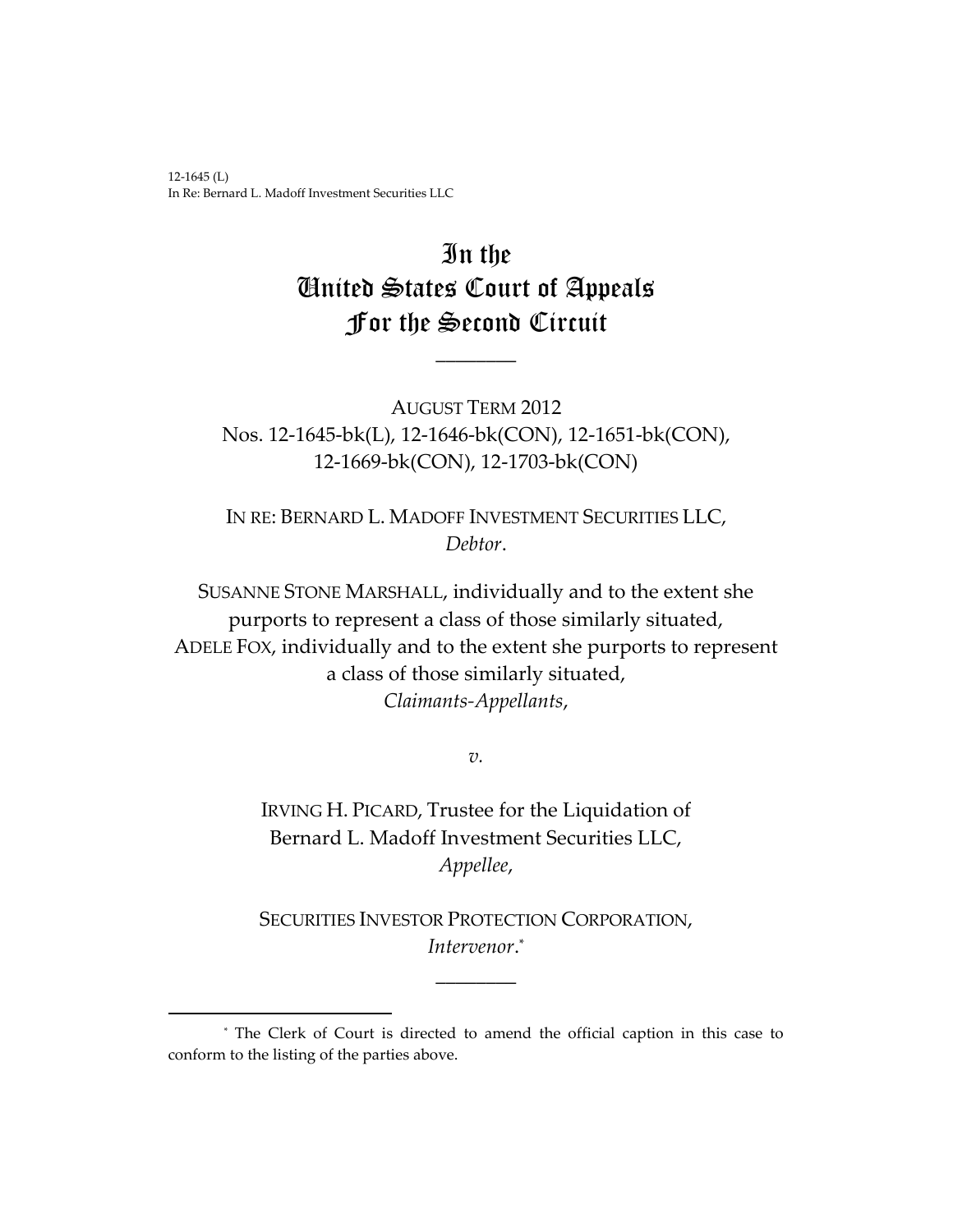Appeal from the United States District Court for the Southern District of New York. No. 10 Civ. 7101 (JGK)—John G. Koeltl, *Judge.*

\_\_\_\_\_\_\_\_

ARGUED: DECEMBER 6, 2012 DECIDED: JANUARY 13, 2014

\_\_\_\_\_\_\_\_

 $\overline{\phantom{a}}$ 

Before: CABRANES, RAGGI, and CARNEY, *Circuit Judges*.

Once again, we are asked to review the liquidation proceedings involving Bernard L. Madoff Investment Securities LLC ("BLMIS")—the investment enterprise created by Bernard L. Madoff to effect his now-infamous Ponzi scheme. These consolidated appeals arise out of a permanent injunction entered by the United States Bankruptcy Court for the Southern District of New York (Burton R. Lifland, *Bankruptcy Judge*) and affirmed by the United States District Court for the Southern District of New York (John G. Koeltl, *Judge*), enjoining state law tort actions brought by appellants, two of Madoff's defrauded "investors," against the estate of Jeffry M. Picower, one of Madoff's alleged co-conspirators, and related defendants (collectively, "Picower defendants"). We consider two questions: (1) whether the Bankruptcy Court had the authority under the Bankruptcy Code to enjoin appellants' actions as "derivative" of adversary proceedings brought by the trustee for the BLMIS estate, Irving Picard ("Picard" or the "Trustee"), against the Picower defendants; and, if indeed authorized by the Bankruptcy Code, (2) whether the exercise of such authority transgressed the limitations imposed by Article III of the United States Constitution.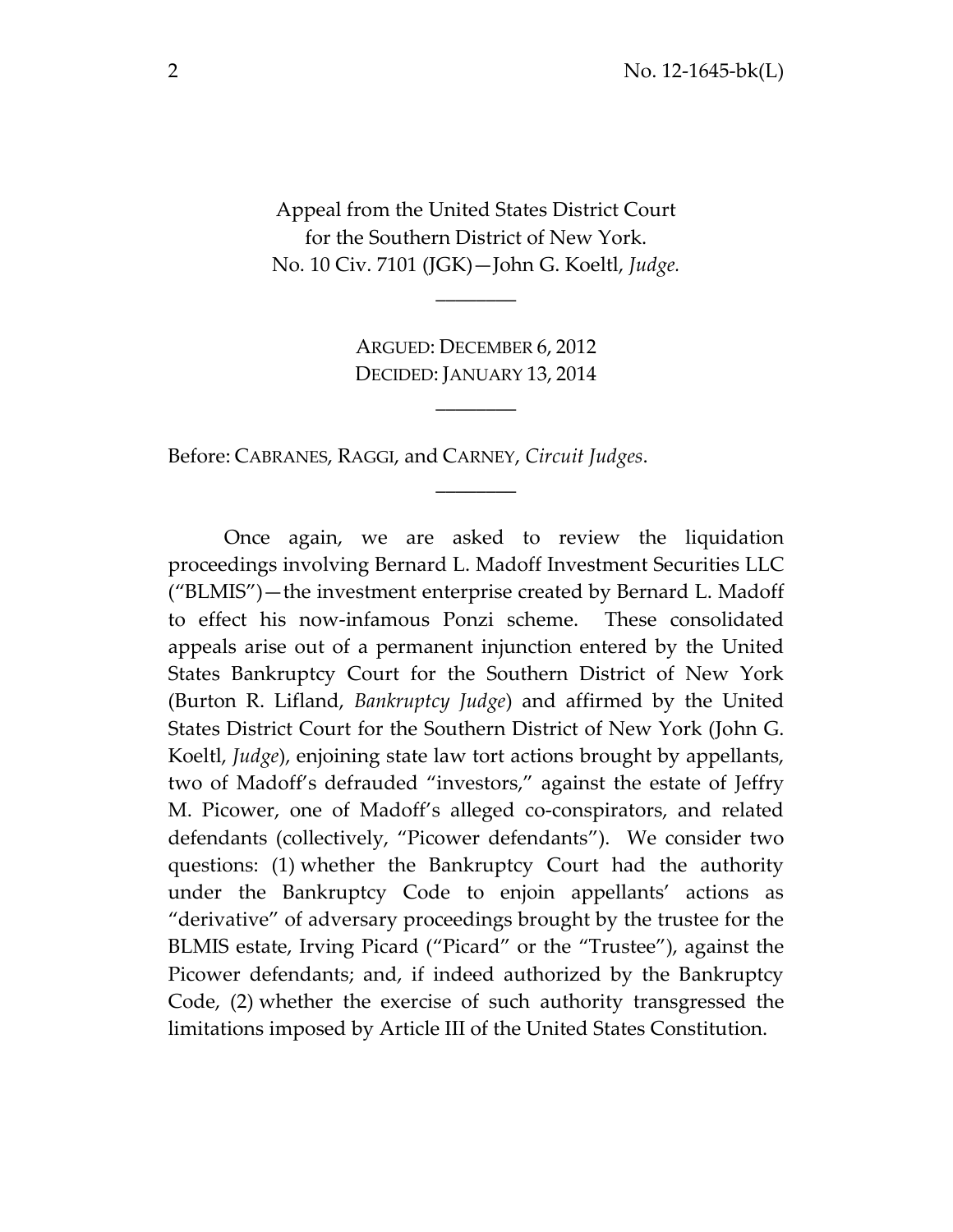First, we conclude that appellants' complaints impermissibly attempt to "plead around" the Bankruptcy Court's injunction barring all claims "derivative" of those asserted by the Trustee. Although appellants seek damages that are not recoverable in an avoidance action, their complaints allege nothing more than steps necessary to effect the Picower defendants' fraudulent withdrawals of money from BLMIS, instead of "particularized" conduct directed at BLMIS customers. Second, we conclude that the Bankruptcy Court operated within the confines of Article III of the United States Constitution, as recently interpreted by the Supreme Court in *Stern v. Marshall*, 131 S. Ct. 2594 (2011). Accordingly, we hold that the Bankruptcy Court did not exceed the bounds of its authority under the Bankruptcy Code or run afoul of Article III.

\_\_\_\_\_\_\_\_

Affirmed.

HELEN DAVIS CHAITMAN (Peter W. Smith, *on the brief*), Becker & Poliakoff, LLP, New York, NY, *for Claimant-Appellant Susanne Stone Marshall*.

LISA S. BLATT (Michael L. Bernstein, Charles A. Malloy, Isaac B. Rosenberg, *on the brief*), Arnold & Porter LLP, Washington, DC; (Richard L. Stone, *on the brief*), Palm Beach, FL; (James W. Beasley, Jr., Joseph G. Galardi, *on the brief*), Beasley Hauser Kramer & Galardi, P.A., West Palm Beach, FL, *for Claimant-Appellant Adele Fox*.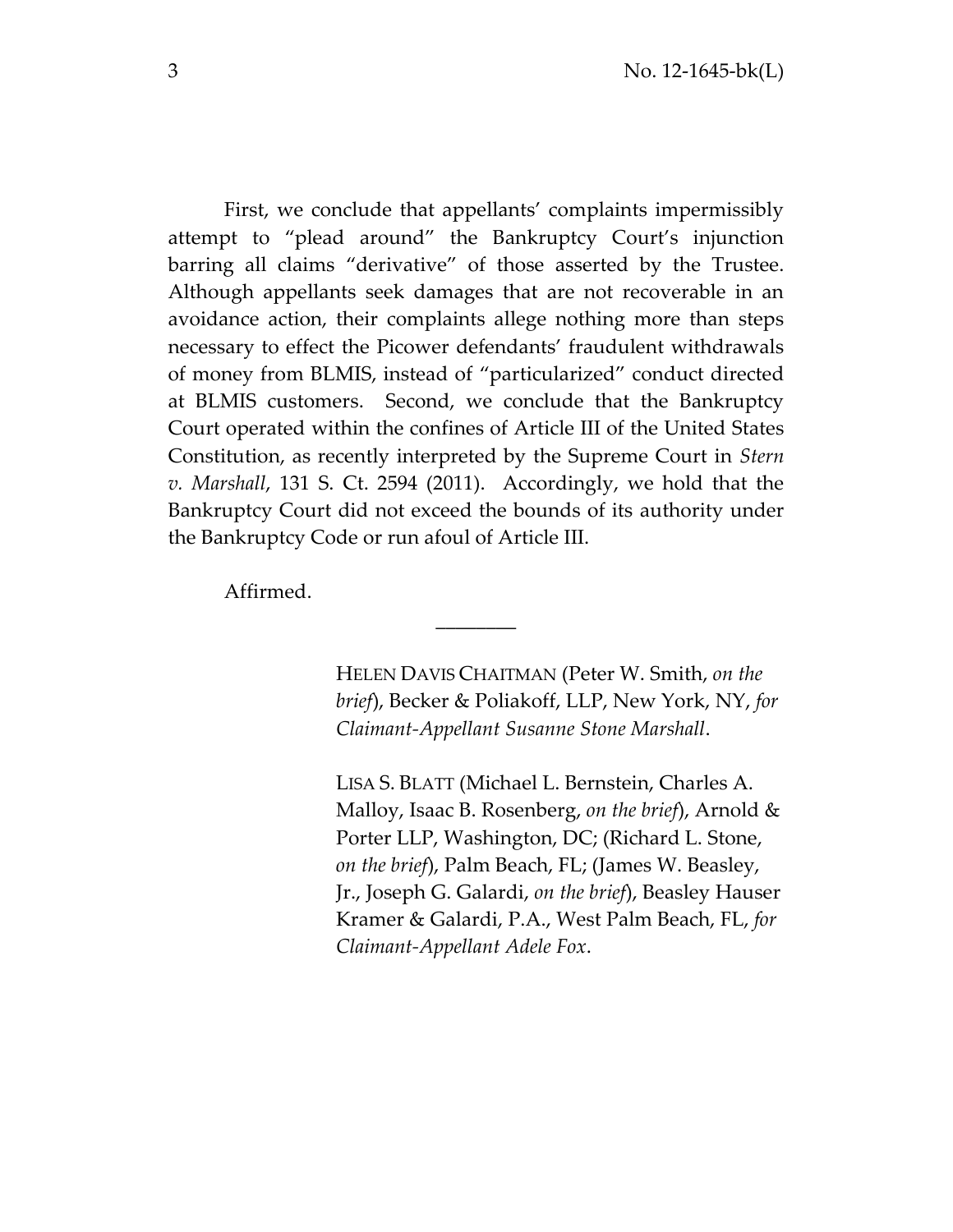DAVID J. SHEEHAN (Deborah H. Renner, Tracy L. Cole, Keith R. Murphy, Thomas D. Warren, *on the brief*), Baker & Hostetler LLP, New York, NY, *for Appellee*.

Josephine Wang, General Counsel, Kevin H. Bell, Senior Associate General Counsel for Dispute Resolution, Lauren Attard, Assistant General Counsel, Securities Investor Protection Corporation, Washington, DC, *for Intervenor*.

JOSÉ A. CABRANES, *Circuit Judge*:

Once again, we are asked to review the liquidation proceedings involving Bernard L. Madoff Investment Securities LLC ("BLMIS")—the investment enterprise created by Bernard L. Madoff to effect his now-infamous Ponzi scheme. These consolidated appeals arise out of a permanent injunction entered by the United States Bankruptcy Court for the Southern District of New York (Burton R. Lifland, *Bankruptcy Judge*) and affirmed by the United States District Court for the Southern District of New York (John G. Koeltl, *Judge*), enjoining state law tort actions asserted by appellants, two of Madoff's defrauded "investors," against the estate of Jeffry M. Picower, one of Madoff's alleged co-conspirators, and related defendants (collectively, "Picower defendants"). We consider two questions: (1) whether the Bankruptcy Court had the authority under the Bankruptcy Code to enjoin appellants' actions as "derivative" of adversary proceedings brought by the trustee for the BLMIS estate, Irving Picard ("Picard" or the "Trustee"), against the Picower defendants; and, if indeed authorized by the Bankruptcy Code, (2) whether the Bankruptcy Court transgressed the limitations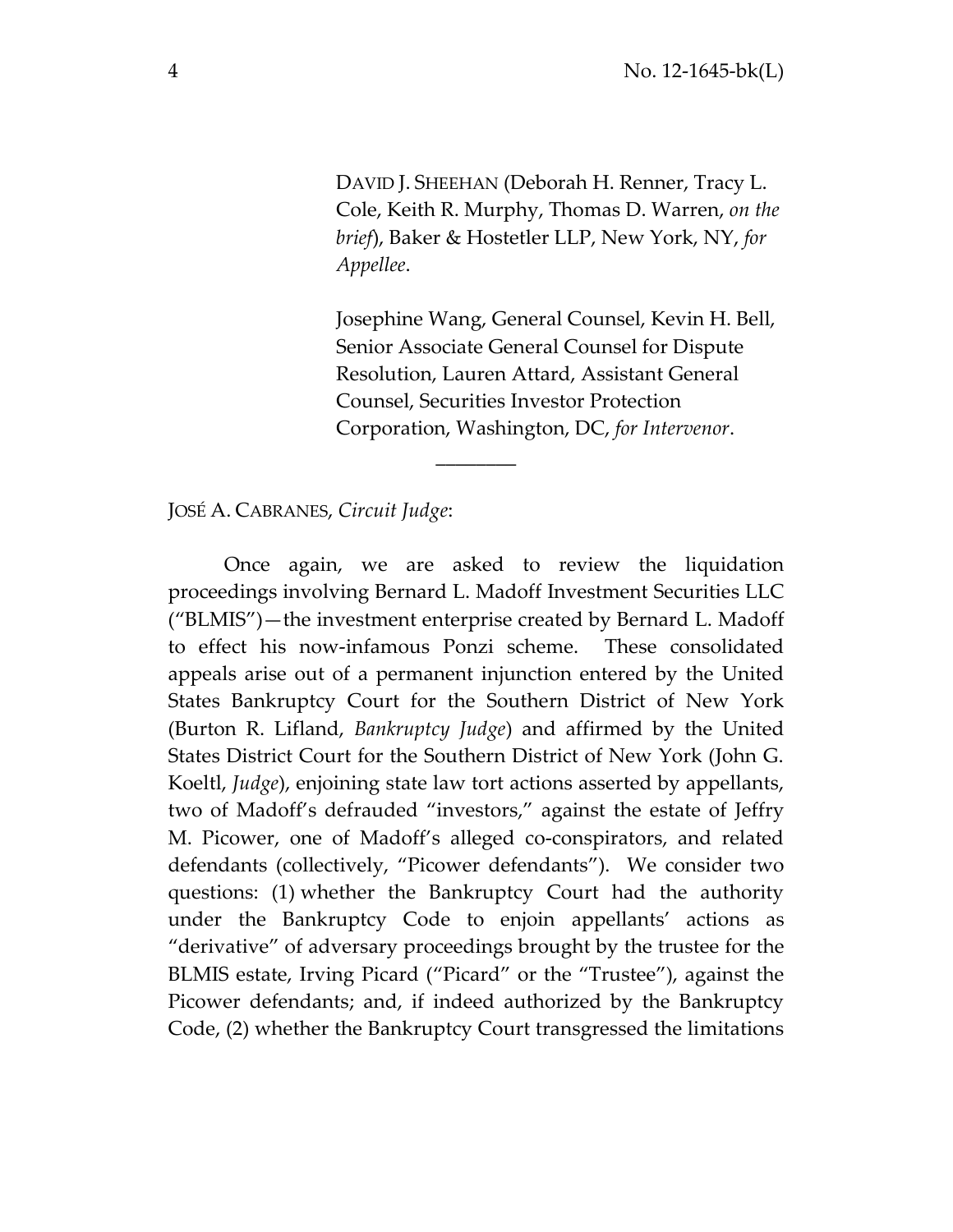on its authority imposed by Article III of the United States Constitution.

First, we conclude that appellants' complaints impermissibly attempt to "plead around" the Bankruptcy Court's injunction barring all claims "derivative" of those asserted by the Trustee. Although appellants seek damages that are not recoverable in an avoidance action, their complaints allege nothing more than steps necessary to effect the Picower defendants' fraudulent withdrawals of money from BLMIS, instead of "particularized" conduct directed at BLMIS customers. Second, we conclude that the Bankruptcy Court operated within the confines of Article III of the United States Constitution, as recently interpreted by the Supreme Court in *Stern v. Marshall*, 131 S. Ct. 2594 (2011). Accordingly, we hold that the Bankruptcy Court did not exceed the bounds of its authority under the Bankruptcy Code or run afoul of Article III.

#### **BACKGROUND**

Following Madoff's arrest in December 2008, the Securities and Exchange Commission filed a civil complaint against Madoff and BLMIS in the United States District Court for the Southern District of New York, alleging that they had operated a Ponzi scheme through BLMIS's investment-advisor activities. On December 15, 2008, upon an application filed by the Securities Investment Protection Corporation ("SIPC"),<sup>1</sup> the District Court entered a protective order placing BLMIS in liquidation under the Securities Investor Protection Act ("SIPA"), appointing Picard as the

l

<sup>&</sup>lt;sup>1</sup> The Securities Investor Protection Corporation is "a nonprofit corporation consisting of registered broker-dealers and members of national securities exchanges that supports a fund used to advance money to a SIPA trustee." *In re Bernard L. Madoff Inv. Sec. LLC*, 654 F.3d 229, 232-33 (2d Cir. 2011).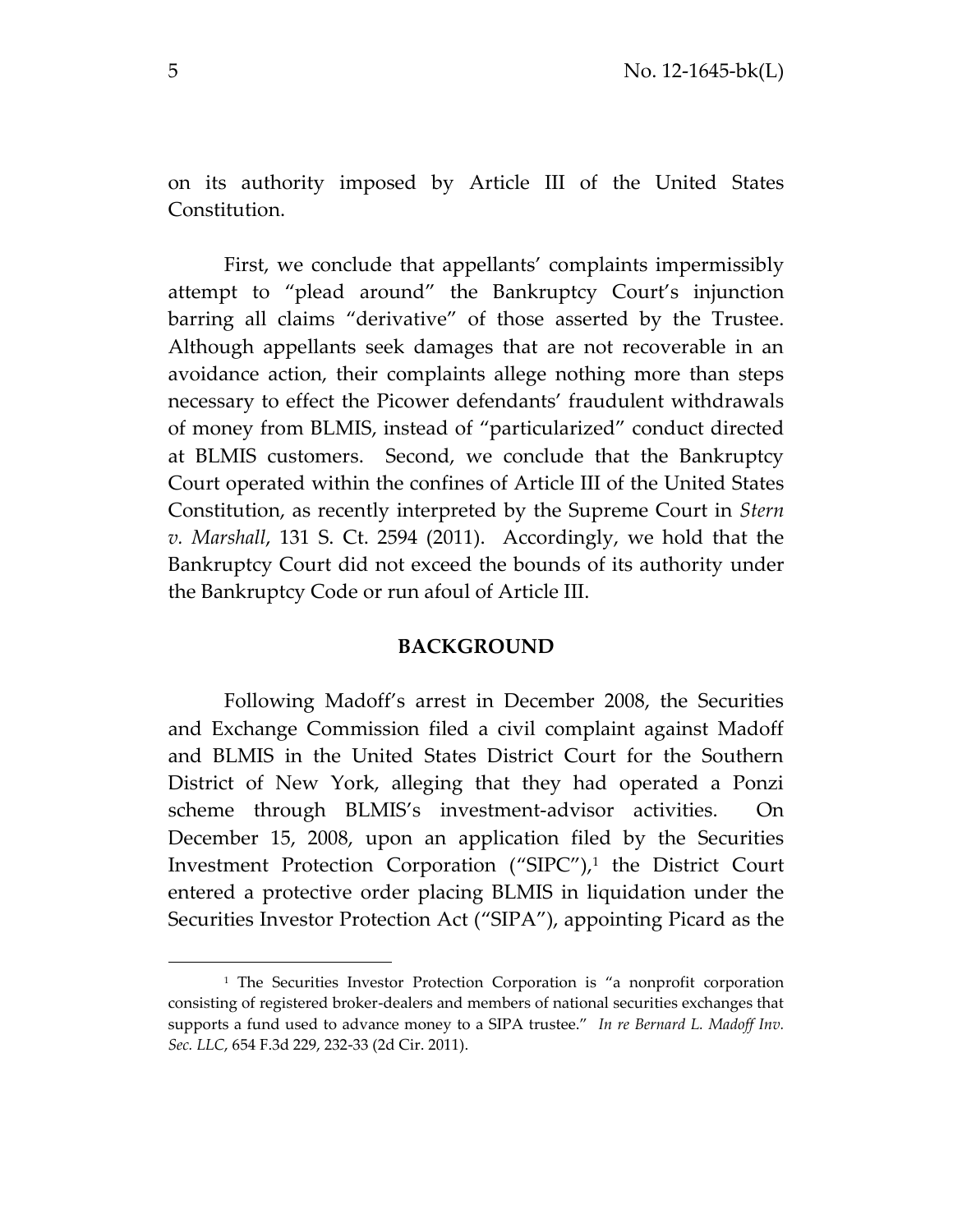Trustee, and referring the case to the United States Bankruptcy Court for the Southern District of New York.<sup>2</sup> *See* Order, *SEC v. Bernard L. Madoff and Bernard L. Madoff Inv. Sec. LLC*, No. 08 Civ. 10791 (LLS) (S.D.N.Y. Dec. 15, 2008), ECF No. 4.

# **A**

SIPA establishes procedures for the expeditious and orderly liquidation of failed broker-dealers, and provides special protections to their customers. A trustee's primary duty under SIPA is to liquidate the broker-dealer and, in so doing, satisfy claims made by or on behalf of the broker-dealer's customers for cash balances. *In re Bernard L. Madoff Inv. Sec. LLC*, 654 F.3d 229, 233 (2d Cir. 2011). In a SIPA liquidation, a fund of "customer property" is established consisting of cash and securities held by the broker-dealer for the account of a customer, or proceeds therefrom, 15 U.S.C. § 78lll(4) for priority distribution exclusively among customers, *id.* § 78fff- $2(c)(1)$ . The Trustee allocates the customer property so that customers "share ratably in such customer property . . . to the extent of their respective net equities." *Id.* § 78fff-2(c)(1)(B).

In order to calculate a customer's "net equity," Picard chose the "net investment method," under which the amount owed to each customer by BLMIS was "the amount of cash deposited by the customer into his BLMIS customer account less any amounts already withdrawn by him." *Sec. Investor Prot. Corp. v. Bernard L. Madoff Inv. Sec. LLC* (*In re Bernard L. Madoff Inv. Sec. LLC*), 424 B.R. 122, 125 (Bankr. S.D.N.Y. 2010). In other words, BLMIS customers had net equity only to the extent that their total cash deposits exceeded their total cash withdrawals. *Id.* at 142. On March 1, 2010, the

l

<sup>2</sup> In April 2009, Madoff was forced into an involuntary Chapter 7 bankruptcy proceeding, which was later consolidated with BLMIS's SIPA liquidation.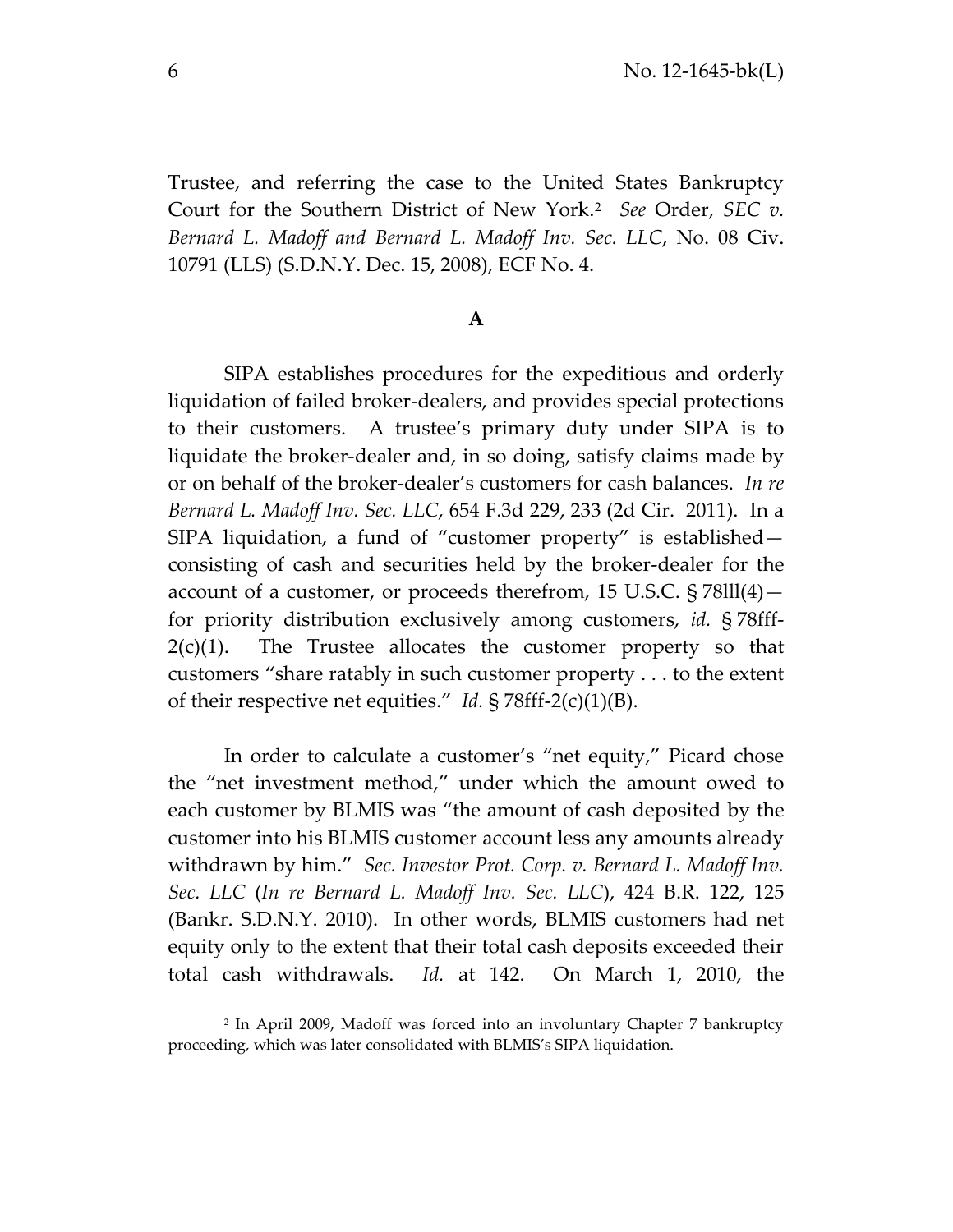Bankruptcy Court entered an order approving the "net investment method" (the "Net Equity Decision"), which we subsequently affirmed. *See id.* at 135, 140, *aff'd*, 654 F.3d 229 (2d Cir. 2011).

Following these proceedings, appellants each filed claims in the liquidation proceeding against the BLMIS estate. Picard allowed appellant Marshall's claim for \$30,000, but he denied two claims filed by Fox on the grounds that she was a so-called "net winner," meaning that she had already withdrawn more than she deposited.

## **B**

On May 12, 2009, Picard commenced an adversary proceeding against the Picower defendants in the United States Bankruptcy Court for the Southern District of New York (the "New York action"), alleging that they had made hundreds of improper withdrawals from BLMIS totaling \$6.7 billion.<sup>3</sup> The complaint asserted claims for fraudulent transfers, avoidable preferences, and turnover under the Bankruptcy Code and New York's Uniform Fraudulent Conveyance Act, N.Y. Debt. & Cred. Law §§ 270-281.

While settlement talks were ongoing in the New York action, appellants filed complaints in the United States District Court for the Southern District of Florida on behalf of putative classes allegedly adversely affected by the Trustee's method for calculating net equity (the "Florida actions"). Marshall purported to represent the interests of BLMIS account holders who had not filed SIPA claims with the Trustee or whose SIPA claims were disallowed either in whole or in part. In her parallel suit, Fox allegedly represented the interests of BLMIS customers designated "net winners" and thus not

<sup>&</sup>lt;sup>3</sup> This figure was later increased to \$7.2 billion to reflect additional withdrawals.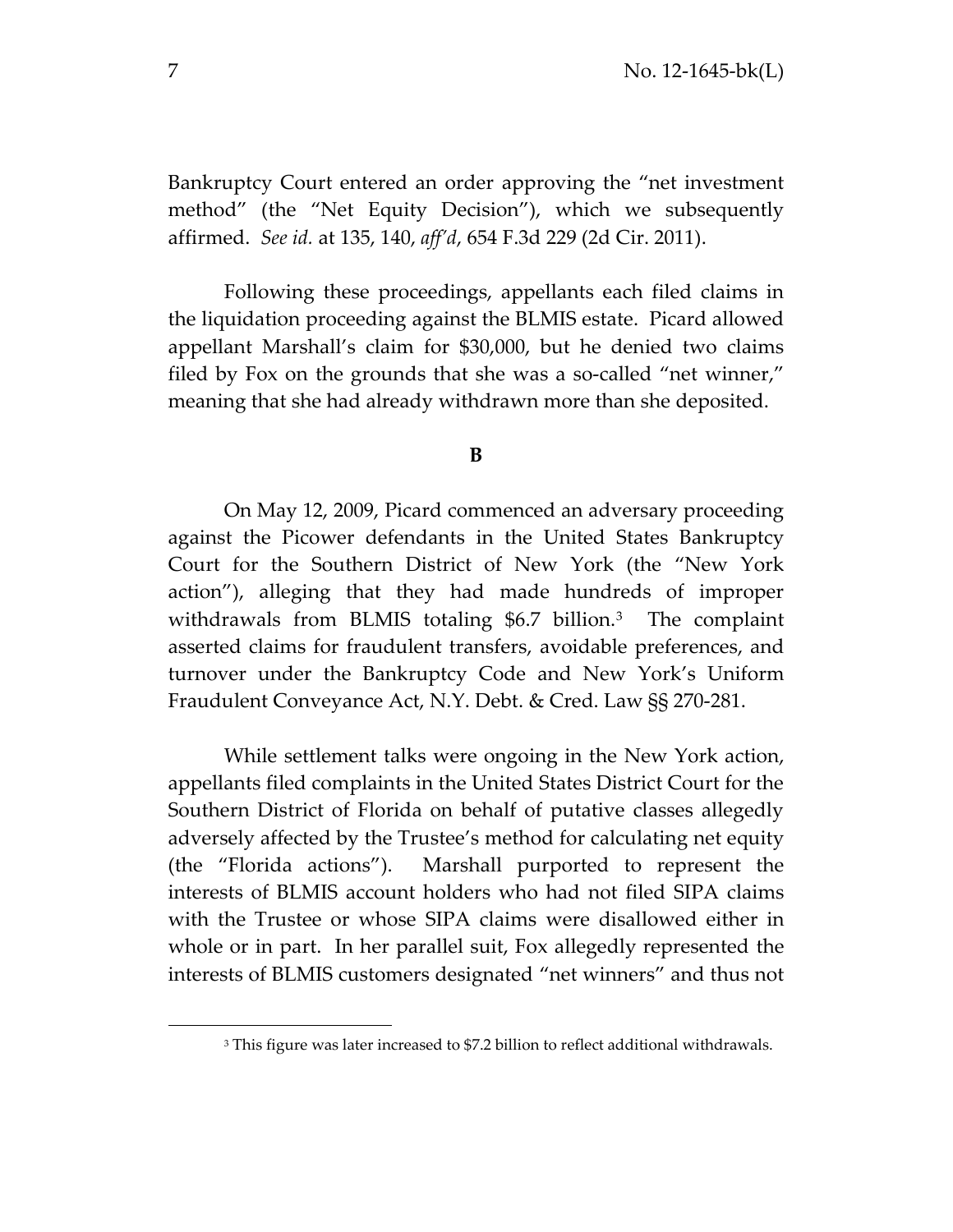entitled to any compensation in the SIPA litigation. Their complaints asserted claims for civil conspiracy, conversion, and conspiracy to violate the Florida Civil Remedies for Criminal Practices Act, *see* Fla. Stat. § 772.101 *et seq.*

On May 3, 2010, the Bankruptcy Court in New York granted the Trustee's application for a preliminary injunction, thereby enjoining the Florida actions. The Court held that the Florida actions violated the District Court's December 15, 2008 Protective Order, usurped causes of action belonging to the estate in violation of the Bankruptcy Code's automatic stay provision, *see* 11 U.S.C. § 362(a), <sup>4</sup> and undermined the Bankruptcy Court's jurisdiction over administration of the BLMIS estate, *see* 11 U.S.C. § 105(a).<sup>5</sup> *See Sec. Investor Prot. Corp. v. Bernard L. Madoff Inv. Secs. LLC* (*In re Bernard L. Madoff Inv. Sec. LLC*), 429 B.R. 423, 430, 433-37 (Bankr. S.D.N.Y. 2010).

#### **C**

On December 17, 2010, the Trustee and the Picower defendants entered into a settlement agreement (the "Settlement Agreement"), whereby the Picower defendants agreed to return \$5 billion to the BLMIS estate, out of the proceeds of a \$7.2 billion civil forfeiture they simultaneously agreed to make to the U.S. Attorney's

<sup>4</sup> The relevant provision of 11 U.S.C. § 362(a) states that "an application filed under section 5(a)(3) of the Securities Investor Protection Act of 1970 [(SIPA)], operates as a stay, applicable to all entities, of . . . any act to obtain possession of property of the estate or of property from the estate or to exercise control over property of the estate." *Id.* § 362(a)(3).

<sup>&</sup>lt;sup>5</sup> Under 11 U.S.C. § 105(a), the Bankruptcy Court has authority to "issue any order, process, or judgment that is necessary or appropriate to carry out the provisions of this title."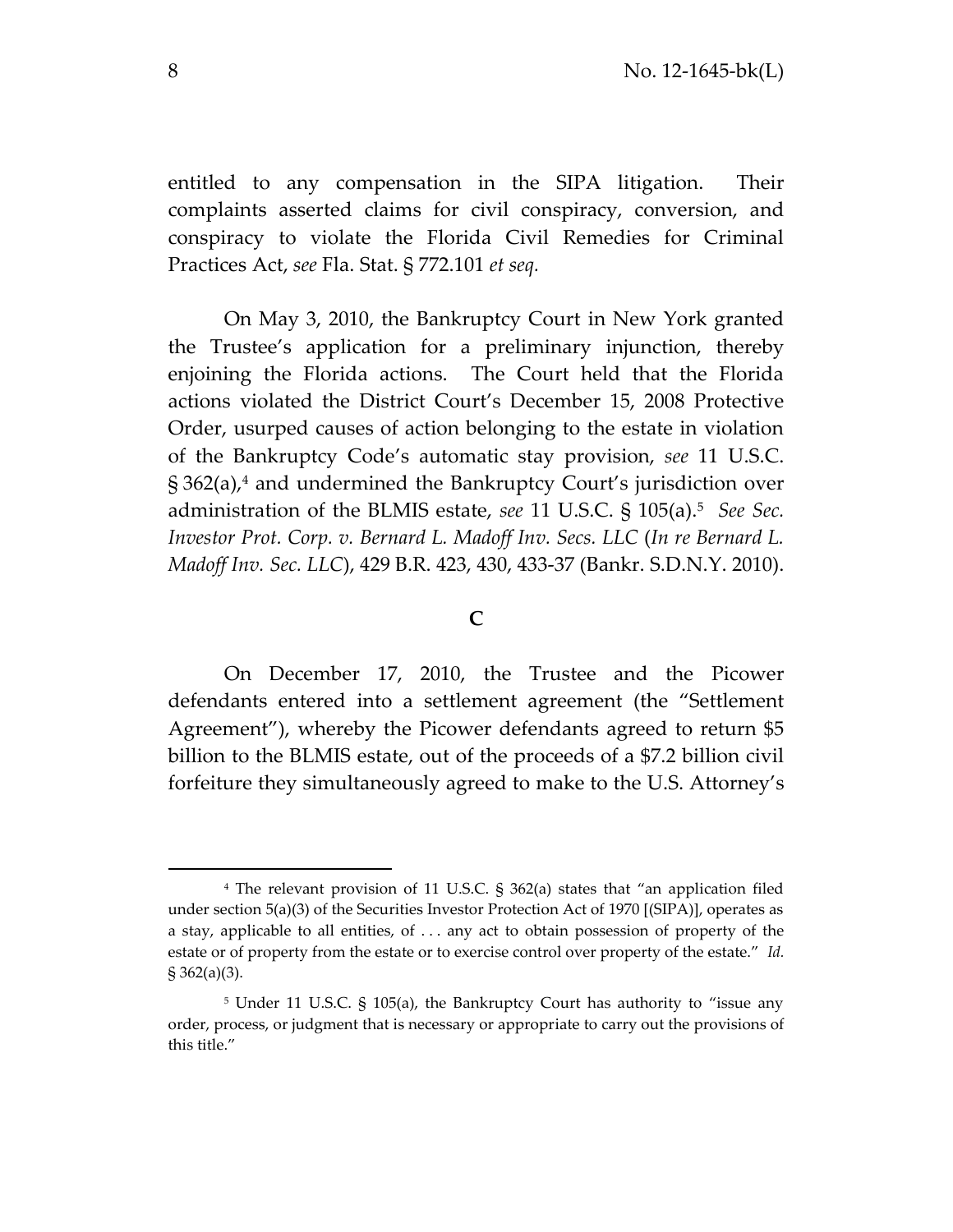Office.<sup>6</sup> In return, the Trustee agreed to release any other claims he might have had against the Picower defendants relating to BLMIS. The Trustee further agreed as part of the settlement to seek a narrowly-tailored permanent injunction from the Bankruptcy Court barring any BLMIS customer from suing the Picower defendants for certain claims arising from or related to Madoff's Ponzi scheme.

On December 17, 2010, the Trustee filed his motion for approval of the Settlement Agreement and for a permanent injunction pursuant to Rules 2002 and 9019 of the Bankruptcy Rules and section 105(a) of the Bankruptcy Code. SIPC and the government filed a statement in support of the Trustee's motion. On January 13, 2011, the Bankruptcy Court approved the Settlement Agreement, and issued the permanent injunction as follows:

[A]ny BLMIS customer or creditor of the BLMIS estate who filed or could have filed a claim in the liquidation, anyone acting on their behalf or in concert or participation with them, or anyone whose claim in any way arises from or is related to BLMIS or the Madoff

<sup>6</sup> Pursuant to 18 U.S.C. § 981(a)(1)(C), "[a]ny property, real or personal, which constitutes or is derived from proceeds traceable to . . . any offense constituting 'specified unlawful activity'  $\dots$ , or a conspiracy to commit such offense," is subject to forfeiture to the government. "Specified unlawful activity" is defined in 18 U.S.C. § 1956(c)(7)(A) to include any offense listed under 18 U.S.C. § 1961(1), which in turn lists, among other offenses, violations of 18 U.S.C. §§ 1341 (mail fraud), 1343 (wire fraud), and "fraud in the sale of securities." In a complaint dated December 17, 2010, the government commenced a civil action pursuant to these statutes, seeking forfeiture of \$7.2 million "traceable to the Ponzi scheme orchestrated by Bernard L. Madoff ('Madoff') that was paid to Jeffry M. Picower." Joint App'x 3238.In its complaint, the government stated its intention, upon the entry of a final order of forfeiture to the government, "to request that the funds be distributed to victims of the fraud," *id.* at 3239, pursuant to 21 U.S.C. § 853(i)(1), which provides that the "Attorney General is authorized to . . . restore forfeited property to victims."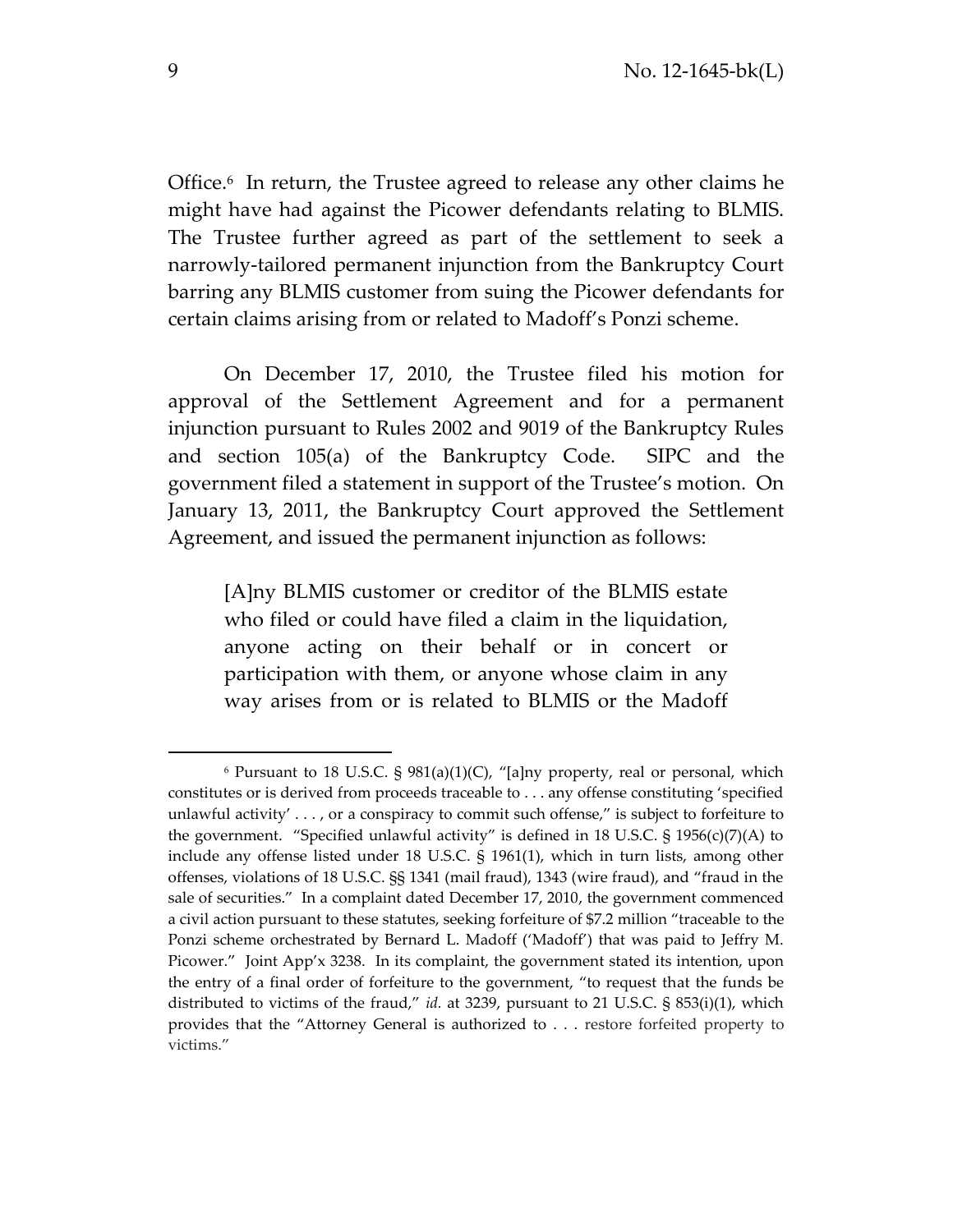Ponzi scheme, is hereby permanently enjoined from asserting any claim against the Picower BLMIS Accounts or the Picower Releasees *that is duplicative or derivative of the claims brought by the Trustee,* or which could have been brought by the Trustee against the Picower BLMIS Accounts or the Picower Releasees . . . .

Special App'x 31 (emphasis supplied). At the January 13, 2011 motion hearing, the Bankruptcy Court made clear that, under its interpretation of the injunction, the claims in appellants' Florida actions were barred as duplicative and derivative of those asserted in the Trustee's complaint. *See* Joint App'x 309 (Bankruptcy Court stating that, "[Fox and Marshall's claims] are subsumed in the prior injunctive paragraph").

On March 26, 2012, the District Court, on appeal, affirmed the January 13 Order, holding that the settlement was fair and reasonable, and that the issuance of the permanent injunction was a proper exercise of the Bankruptcy Court's authority under section 105(a). *See Fox v. Picard (In re Madoff)*, 848 F. Supp. 2d 469, 491 (S.D.N.Y. 2012). The Court also agreed that the claims asserted in appellants' Florida actions were "duplicative or derivative" of those claims that could have been or were asserted by the Trustee in the New York action and, accordingly, were barred by the terms of the injunction. *Id.* at 489.

This timely appeal followed.

## **DISCUSSION**

The relevant standards of review are familiar ones. "On appeal from the district court's review of a bankruptcy court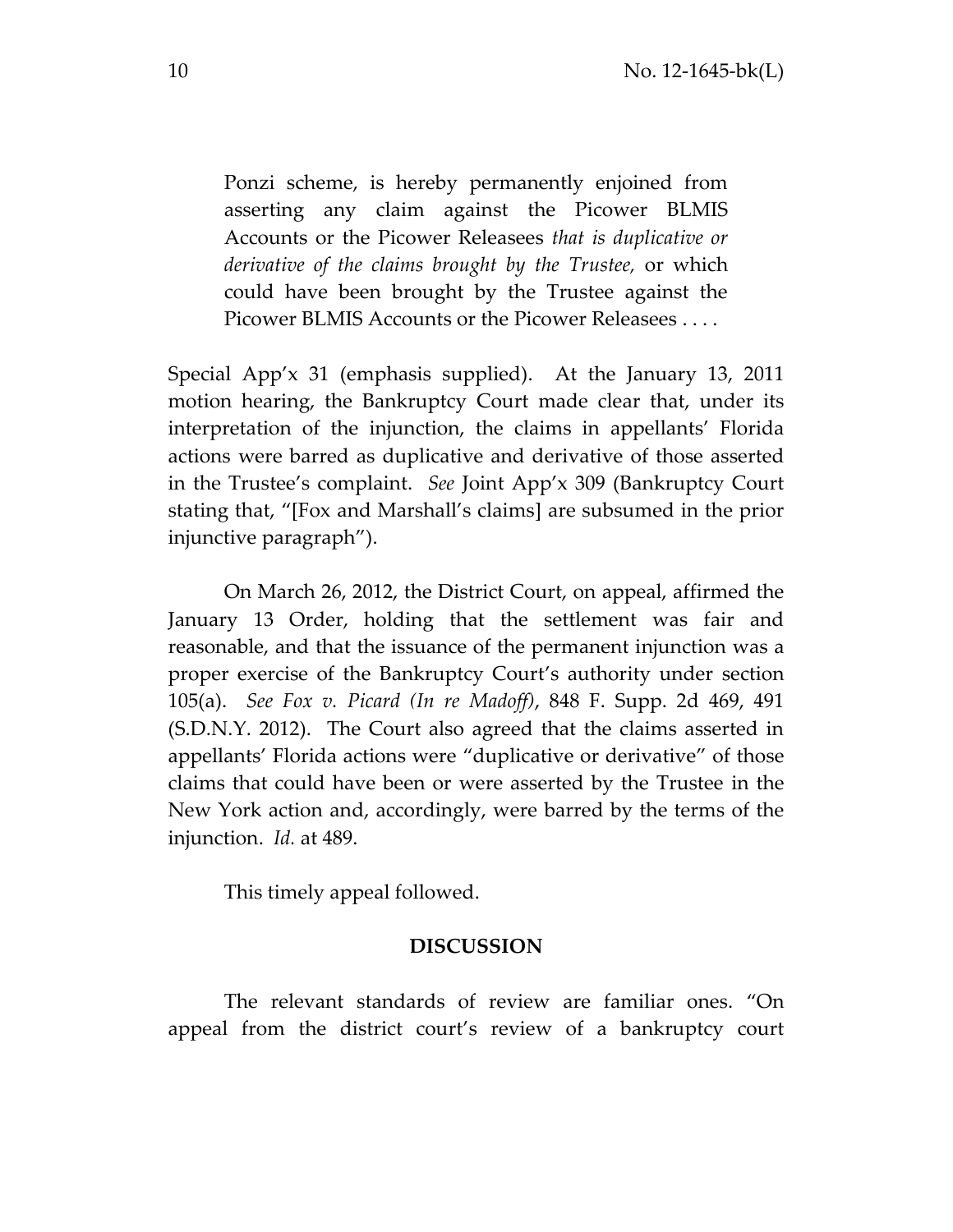decision, we review the bankruptcy court decision independently, accepting its factual findings unless clearly erroneous but reviewing its conclusions of law *de novo*." *Swimelar v. Baker (In re Baker)*, 604 F.3d 727, 729 (2d Cir. 2010) (internal quotations omitted). As relevant here, "[t]he standard of review for the grant of a permanent injunction, including an anti-suit injunction, is abuse of discretion." *Paramedics Electromedicina Comercial, Ltda. v. GE Med. Sys. Info. Techs., Inc.*, 369 F.3d 645, 651 (2d Cir. 2004); *see also Sims v. Blot (In re Sims)*, 534 F.3d 117, 132 (2d Cir. 2008) (explaining the term of art "abuse of discretion" as a ruling based on "an erroneous view of the law or on a clearly erroneous assessment of the evidence, or . . . a decision that cannot be located within the range of permissible decisions." (internal quotations and citations omitted)).

At the January 13, 2011 hearing, the Bankruptcy Court stated explicitly that the Florida actions were among the claims enjoined by the permanent injunction.<sup>7</sup> Accordingly, the principal issue before us is whether the injunction, as applied to bar the Florida actions, was a proper exercise of the Bankruptcy Court's jurisdiction over non-debtor third-parties. Appellants contend that the injunction exceeded the Bankruptcy Court's powers under the Bankruptcy Code and under Article III of the United States Constitution. We consider these contentions in turn.

l

<sup>7</sup> We need not be detained by the fact that the injunction does not expressly refer to the Florida actions because it broadly enjoins "any claim . . . that is duplicative or derivative of the claims brought by the Trustee." Special App'x 31. The scope of an injunction "turns upon the intent and effect of the bankruptcy court's" order, and, thus, "[a] bankruptcy court's interpretation of its own order warrants customary appellate deference." *Casse v. Key Bank Nat'l Ass'n (In re Casse),* 198 F.3d 327, 333 (2d Cir. 1999) (internal quotation omitted). At the January 13, 2011 hearing, the Court made clear that appellants' actions "are subsumed in the . . . injunctive paragraph." Joint App'x 309. Accordingly, the question presented is whether the injunction, *as applied by the Bankruptcy Court to bar appellants' claims*, was a proper exercise of its authority, or whether appellants' actions assert independent claims beyond the reach of the Bankruptcy Court.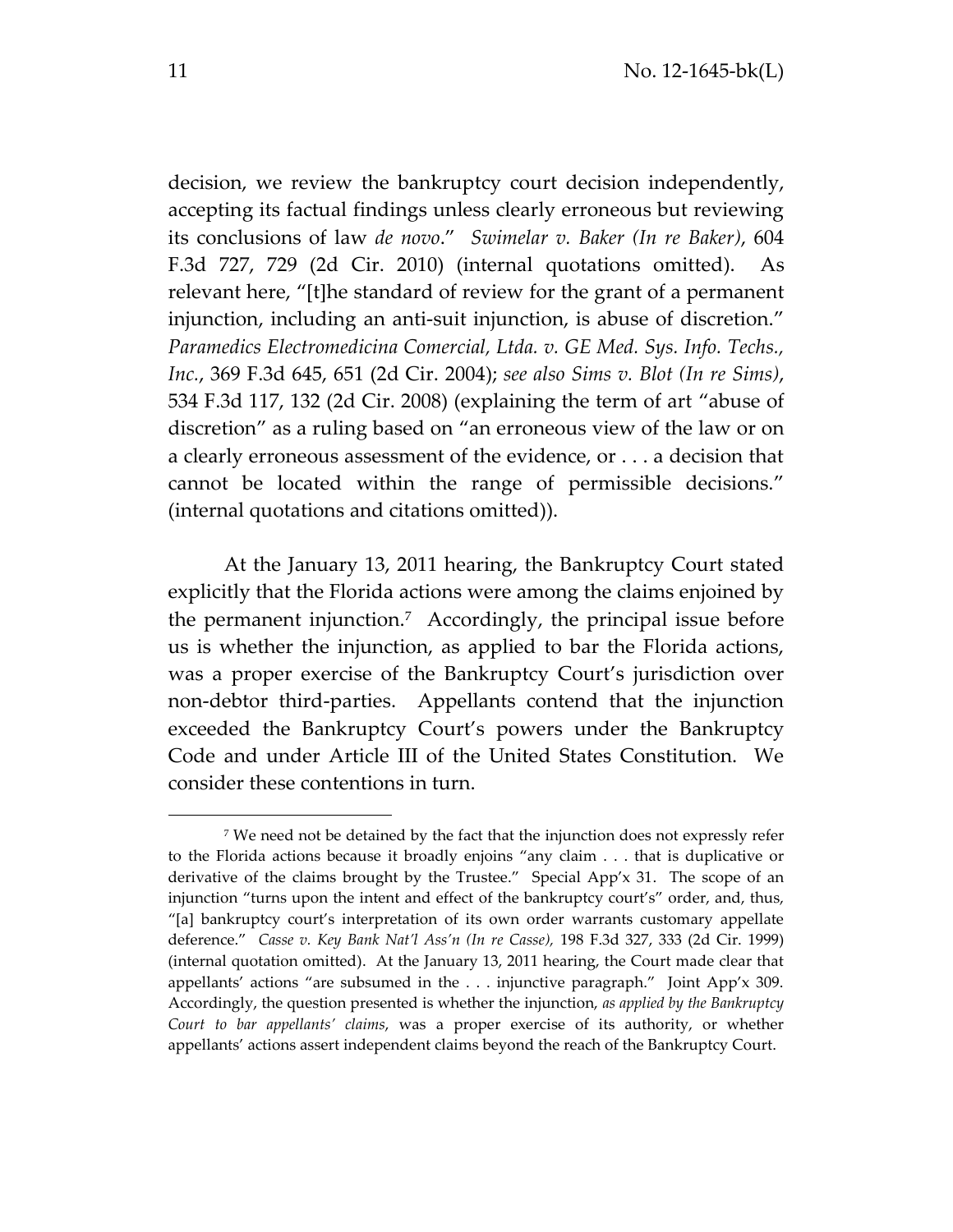Only recently we reaffirmed that "the touchstone for bankruptcy jurisdiction [over a non-debtor's claim] remains whether its outcome might have any 'conceivable effect' on the bankruptcy estate." *Quigley Co. v. Law Offices of Peter G. Angelos (In re Quigley Co.)*, 676 F.3d 45, 57 (2d Cir. 2012) (citation and internal quotation omitted). In a SIPA liquidation, the bankruptcy estate encompasses "all legal or equitable interests of the debtor in property as of the commencement of the case."  $11 \text{ U.S.C. }$ § 541(a)(1).<sup>8</sup> Such interests include "causes of action possessed by the debtor at the time of filing," *Jackson v. Novak (In re Jackson)*, 593 F.3d 171, 176 (2d Cir. 2010), and "[a]ny interest in property that the trustee recovers" under specified Bankruptcy Code provisions, 11 U.S.C. § 541(a)(3). "Every conceivable interest of the debtor, future, nonpossessory, contingent, speculative, and derivative, is within the reach of [the bankruptcy estate]." *Chartschlaa v. Nationwide Mut. Ins. Co.*, 538 F.3d 116, 122 (2d Cir. 2008) (brackets and citation omitted).

A claim based on rights "derivative" of, or "derived" from, the debtor's typically involves property of the estate. *See In re Quigley*, 676 F.3d at 57 *(*"[W]e have treated whether a suit seeks to impose derivative liability as a helpful way to assess whether it has the potential to affect the bankruptcy *res . . . .*"). By contrast, a

<sup>8</sup> Although a SIPA liquidation is not a traditional bankruptcy, a SIPA trustee's authority to bring claims in administering a SIPA liquidation is coextensive with the powers of a Title 11 bankruptcy trustee. *See* 15 U.S.C. § 78fff-1(a) (SIPA trustee "vested with the same powers and title with respect to the debtor and the property of the debtor, including the same rights to avoid preferences, as a trustee in a case under Title 11"); *id.*  § 78fff(b) (SIPA liquidation proceedings "shall be conducted in accordance with, and as though it were being conducted under . . . Title 11"). Accordingly, we rely on statutes and case law relating to Title 11 bankruptcy actions.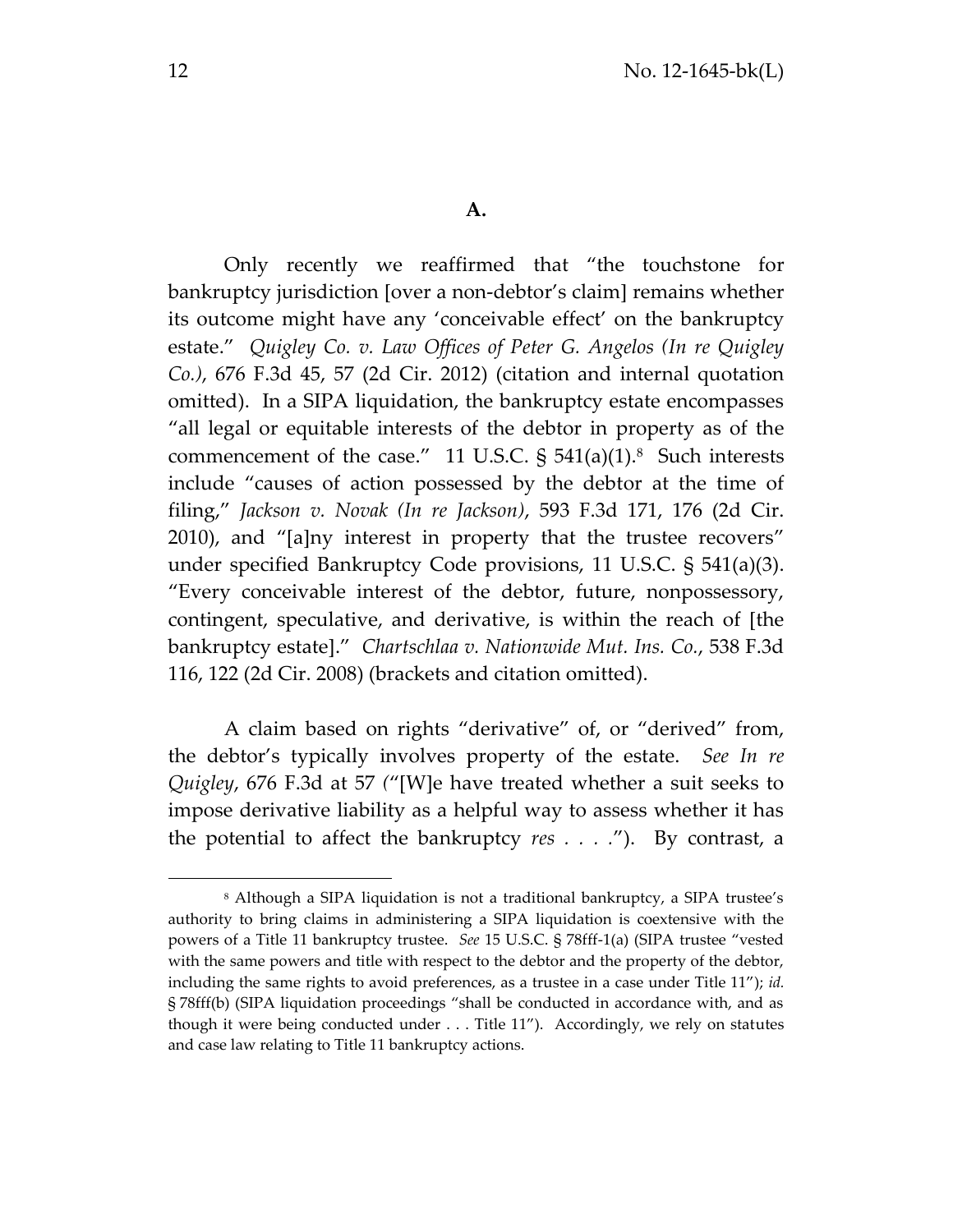bankruptcy court generally has limited authority to approve releases of a non-debtor's independent claims. *See Deutsche Bank AG v. Metromedia Fiber Network, Inc. (In re Metromedia Fiber Network, Inc.)*, 416 F.3d 136, 141-43 (2d Cir. 2005). As one federal appeals court has explained:

The point is simply that the trustee is confined to enforcing entitlements of the [debtor]. He has no right to enforce entitlements of a creditor. He represents the unsecured creditors of the [debtor]; and in that sense when he is suing on behalf of the [debtor] he is really suing on behalf of the creditors of the [debtor]. But there is a difference between a creditor's interests in the claims of the [debtor] against a third party, which are enforced by the trustee, and the creditor's own direct not derivative—claim against the third party, which only the creditor . . . can enforce.

*Steinberg v. Buczynski*, 40 F.3d 890, 893 (7th Cir. 1994). Put another way, "when creditors . . . have a claim for injury that is particularized as to them, they are exclusively entitled to pursue that claim, and the bankruptcy trustee is precluded from doing so." *Hirsch v. Arthur Andersen & Co.*, 72 F.3d 1085, 1093 (2d Cir. 1995).

In light of these principles, we note that the parties have not objected, nor could they have objected, to the plain text of the injunction. The injunction, by its own terms, is limited to third-party claims based on derivative or duplicative liability or claims that could have been brought by the Trustee against the Picower releasees. *See* Special App'x 31. Insofar as such claims are truly duplicative or derivative, they undoubtedly have an effect on the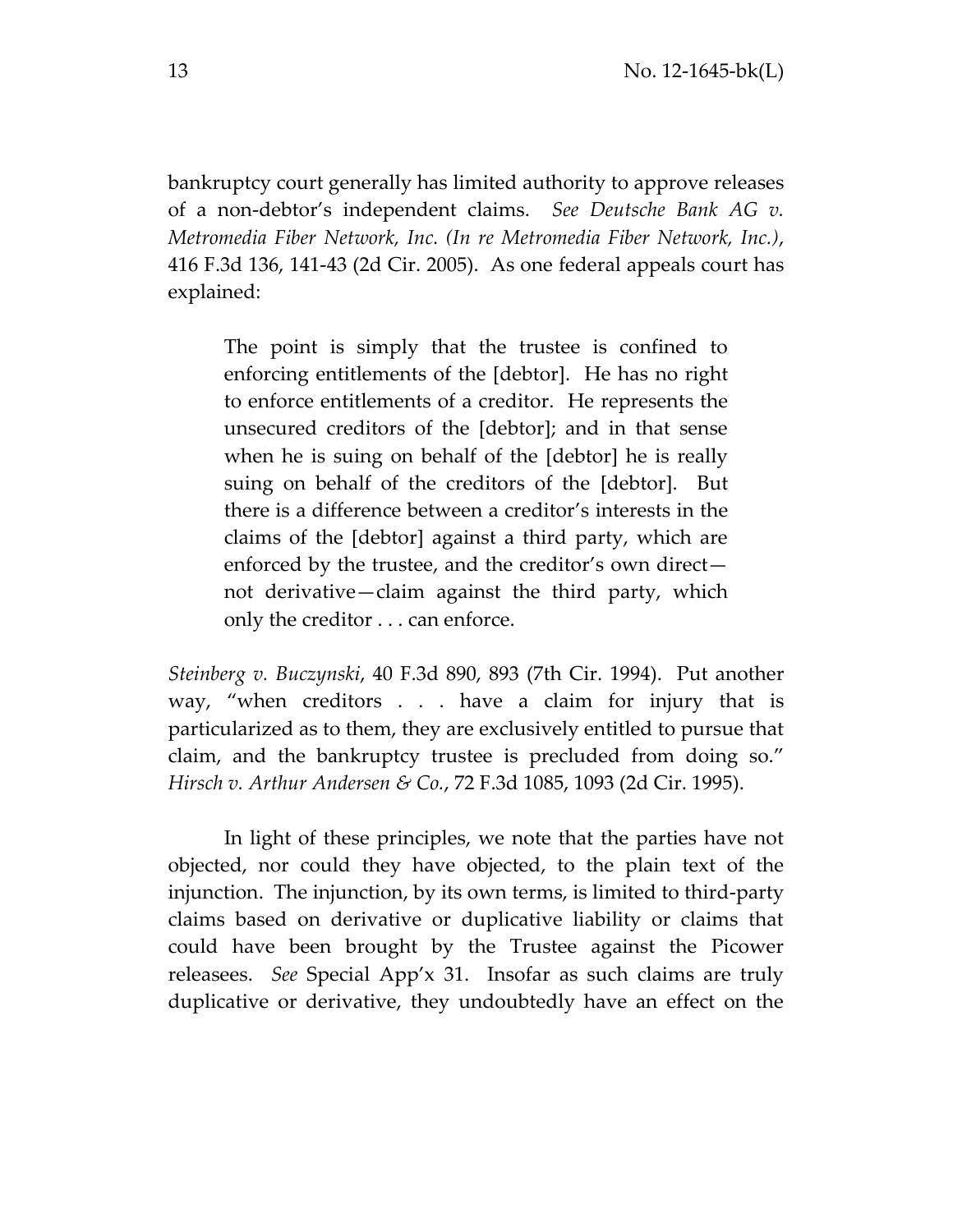bankruptcy estate and, thus, are subject to the Bankruptcy Court's jurisdiction. *See In re Quigley*, 676 F.3d at 57.

We have defined so-called "derivative claims" in the context of bankruptcy as ones that "arise[] from harm done to the estate" and that "seek[] relief against third parties that pushed the debtor into bankruptcy." *Picard v. JPMorgan Chase & Co. (In re Bernard L. Madoff Inv. Sec. LLC) ("JPMorgan Chase")*, 721 F.3d 54, 70 (2d Cir. 2013). In assessing whether a claim is derivative, we inquire into the factual origins of the injury and, more importantly, into the nature of the legal claims asserted. *See Johns-Manville Corp. v. Chubb Indem. Ins. Co. (In re Johns-Manville Corp.) ("Manville III")*, 517 F.3d 52, 67 (2d Cir. 2008). While a derivative injury is based upon "a secondary effect from harm done to [the debtor]," an injury is said to be "particularized" when it can be "directly traced to [the third party's] conduct." *St. Paul Fire & Marine Ins. Co. v. PepsiCo, Inc.*, 884 F.2d 688, 704 (2d Cir. 1989).

Most of this Circuit's jurisprudence on a bankruptcy court's authority to enjoin derivative claims in liquidation proceedings stems from what has been aptly characterized as "the long saga of litigation arising from the bankruptcy of the Johns-Manville Corporation ('Manville'), a major national asbestos concern." *In re Quigley*, 676 F.3d at 55. A brief comparison of two cases from that saga helps illustrate the principles just described.

In *MacArthur Co. v. Johns-Manville Corp. (In re Johns-Manville Corp.) ("Manville I")*, 837 F.2d 89 (2d Cir. 1988), plaintiff, a distributor of Manville's asbestos products, alleged that it was coinsured under Manville's insurance policies. *Id.* at 90. As part of Manville's settlement with its insurers, the bankruptcy court entered an injunction relieving the insurers of all obligations related to the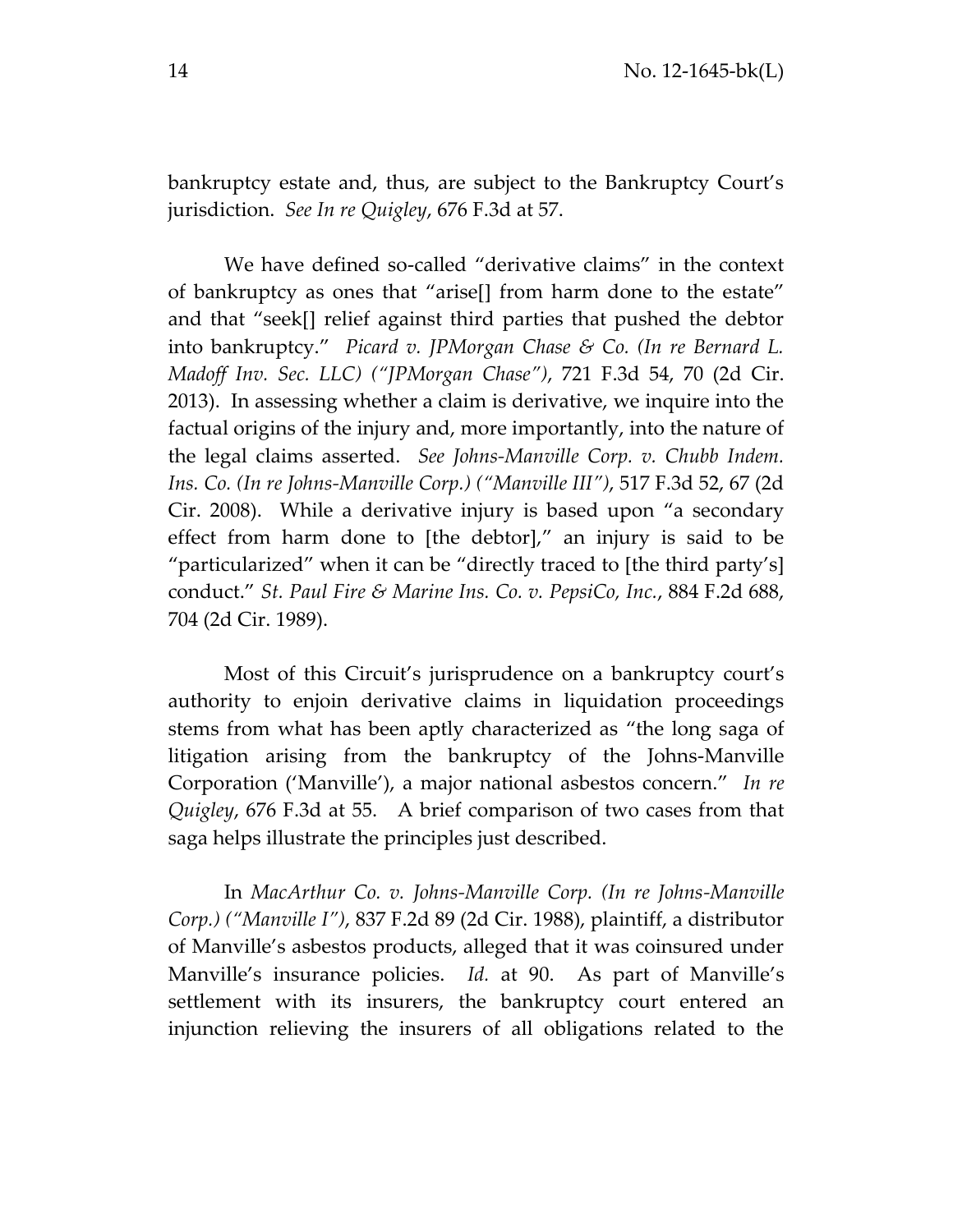disputed policies and channeling all insurance claims to the proceeds of the settlement. *Id.* Plaintiff challenged the court's authority to issue such an order, asserting that its contract-based claims against the insurers were independent from Manville's. We rejected this contention, asserting that

[plaintiff's] rights as an insured vendor are completely derivative of Manville's rights as the primary insured. Such derivative rights are no different in this respect from those of the asbestos victims who have already been barred from asserting direct actions against the insurers.<sup>9</sup> [Plaintiff] asserts contractual obligations whereas the direct action plaintiffs' claims sounded in tort; nevertheless, in both instances, third parties seek to collect out of the proceeds of Manville's insurance policies on the basis of Manville's conduct. In both cases, plaintiffs' claims are inseparable from Manville's own insurance coverage and are consequently well within the Bankruptcy Court's jurisdiction over Manville's assets.

*Id.* at 92-93 (citation omitted). In other words, the claims of both the plaintiff and the asbestos victims were "derivative" of Manville's whether or not they sounded in tort or contract—because they all sought compensation for the same type of asbestos-related injuries caused by Manville's products. Accordingly, we held that the

<sup>9</sup> The "direct actions" referred to here concerned tort claims brought by asbestos workers against insurers under a Louisiana statute that afforded injured persons a cause of action against the insurers when the plaintiff has an independent cause of action against the insured. In *In re Davis*, 730 F.2d 176 (5th Cir. 1984), the Fifth Circuit held that the bankruptcy court had authority to stay such actions. *Id.* at 183-84.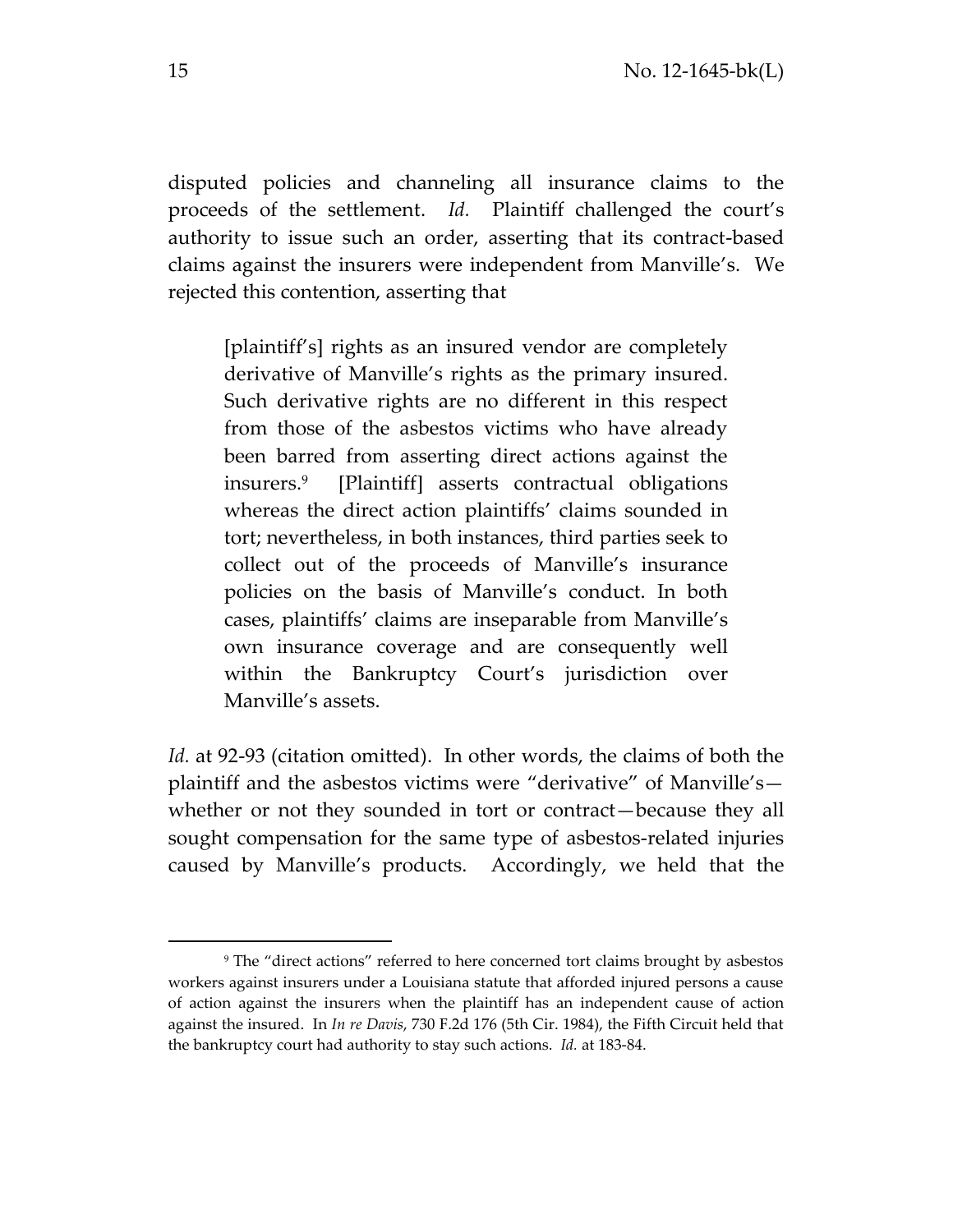bankruptcy court had the authority to funnel all claims against the policies to a single proceeding in the bankruptcy court. *Id.* at 93.

In *Manville III*, however, we held that plaintiffs' claims against Travelers Insurance were independent of Manville's. 10 Plaintiffs alleged in this instance that Travelers had acquired knowledge regarding the dangers of asbestos, but "influenced Manville's purported failure to disclose its knowledge of asbestos hazards." 517 F.3d at 58 (alteration omitted). In the course of the proceedings, the bankruptcy court entered a "Clarifying Order" specifying that these lawsuits were barred by the prior injunction. *Id.* at 59. We held, however, that such claims were non-derivative. Whereas the *Manville I* plaintiffs sought "indemnification or compensation for the tortious wrongs of Manville," the *Manville III* plaintiffs sought "to recover directly from Travelers . . . for [Travelers'] own alleged misconduct," namely, violations under state law of "an independent legal duty in its dealing with plaintiffs." *Id.* at 63; *see also Travelers Indem. Co. v. Bailey*, 557 U.S. 137, 143 & n.2 (2009).

We recently had occasion to apply the distinction drawn in *Manville III* in another case arising out of the SIPA-liquidation of BLMIS. In *JPMorgan Chase*, the Trustee sued various financial institutions, alleging that they had aided and abetted Madoff's fraud. 721 F.3d at 59. In holding that the Trustee lacked standing to bring such claims on behalf of BLMIS customers, we noted that the claims were not derivative: they were brought "on behalf of thousands of customers against third-party financial institutions for

<sup>10</sup> *Manville III* was reversed by the Supreme Court on narrow procedural grounds, *see Travelers Indem. Co. v. Bailey*, 557 U.S. 137 (2009); however, in *Johns-Manville Corp. v. Chubb Indem. Ins. Co. (In re Johns-Manville Corp.) ("Manville IV")*, 600 F.3d 135 (2d Cir. 2010), we reaffirmed the jurisdictional analysis, *see id.* at 152 (clarifying that the Supreme Court "did not contradict the conclusion of [*Manville III*'s] jurisdictional inquiry").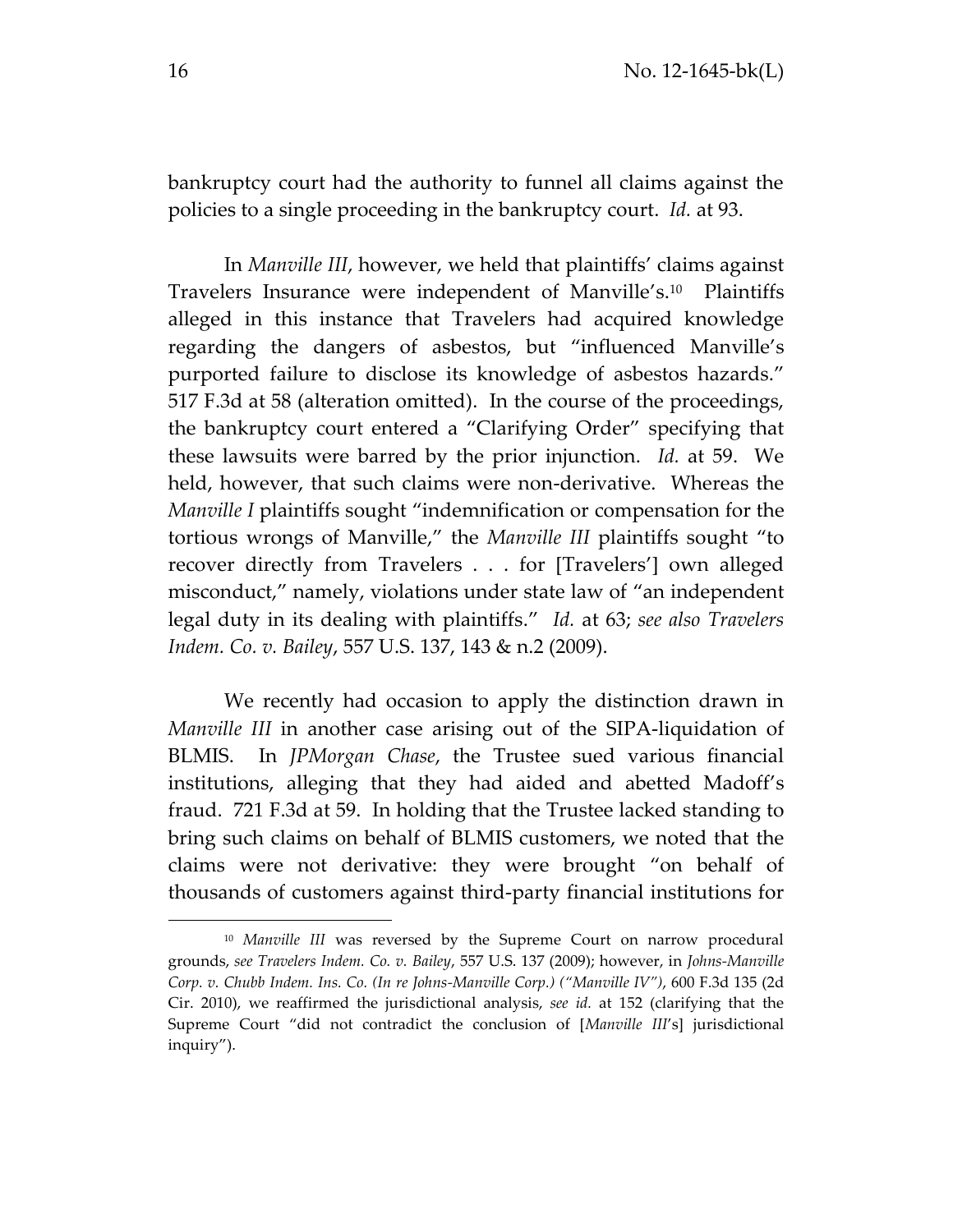their handling of individual investments made on various dates in varying amounts." *Id.* at 71.

In the following section, we explain why the Florida actions are predicated upon secondary harms flowing from BLMIS—as in *Manville I*—rather than upon a particularized injury traceable to the Picower defendants' conduct-as in *Manville III* and *JPMorgan Chase*.

## **B**

## **(1)**

The Trustee's complaint in this case asserts fraudulent conveyance claims against the Picower defendants under the Bankruptcy Code and New York law.<sup>11</sup> It alleges that the Picower defendants withdrew billions of dollars from their BLMIS accounts—funds belonging to BLMIS's defrauded customers—and, because the Picower defendants knew or should have known that they were profiting from such fraud, the withdrawals were thus avoidable. Although state law typically provides creditors with the right to assert fraudulent conveyance claims,

<sup>&</sup>lt;sup>11</sup> The Bankruptcy Code authorizes the Trustee to assert claims for the recovery of so-called "fraudulent transfers" against "the initial transferee of such transfer[s]." 11 U.S.C. § 550(a)(1). A transfer is deemed to be fraudulent—and therefore "avoidable" under the Bankruptcy Code—if the transfer was made "with actual intent to hinder, delay, or defraud any entity to which the debtor was or became . . . indebted," *id.*  $\S$  548(a)(1)(A), or if the debtor "received less than a reasonably equivalent value in exchange for such transfer," *id.*  $\S$  548(a)(1)(B). A recipient of a transfer is entitled to a "good faith" defense upon a showing that it took the transfer "for value" and "in good faith." *Id.* § 548(c). The presence of "good faith" depends upon, *inter alia*, "whether the transferee had information that put it on inquiry notice that the transferor was insolvent or that the transfer might be made with a fraudulent purpose." *In re Bayou Grp., LLC*, 439 B.R. 284, 310 (S.D.N.Y. 2010).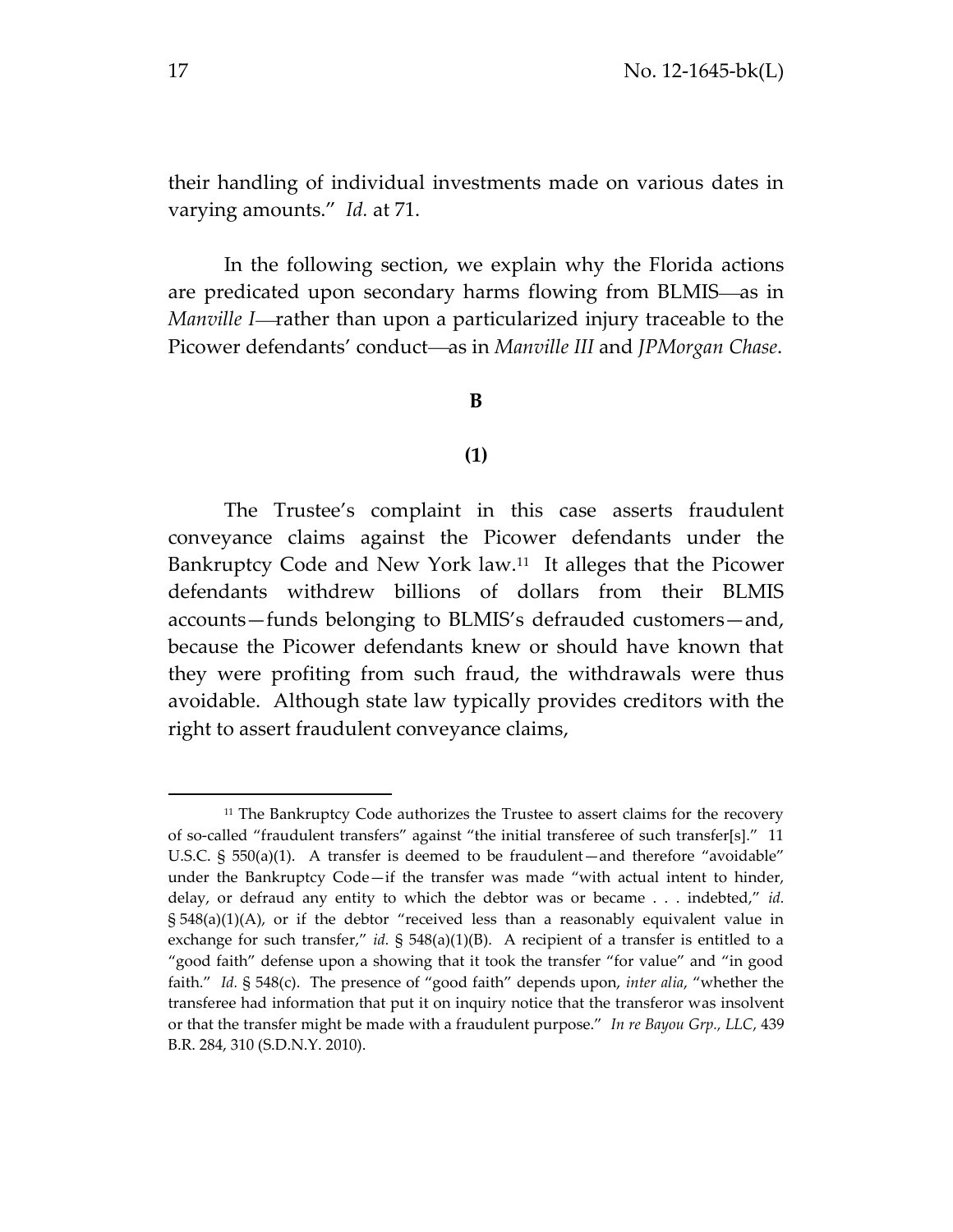[a] typical fraudulent transfer claim is perhaps the paradigmatic example of a claim that is "general" to all creditors . . . . It is normally the debtor's creditors, and not the debtor itself, that have the right to assert a fraudulent transfer claim outside of bankruptcy, but in bankruptcy such a claim is usually brought by the trustee, for the benefit of all creditors. This is because the claim is really seeking to recover property of the estate.

*Highland Capital Mgmt. LP v. Chesapeake Energy Corp. (In re Seven Seas Petroleum, Inc.)*, 522 F.3d 575, 589 n.9 (5th Cir. 2008).

Appellants Marshall and Fox argue that their complaints assert non-derivative conspiracy-based claims predicated upon the Picower defendants' direct participation in the theft of BLMIS customers' funds. However, the allegations in appellants' respective Florida complaints echo those made by the Trustee. With regard to the Picower defendants' knowledge of the fraud, each complaint alleges: (1) that the Picower defendants' account supposedly achieved implausibly high rates of return, *see* Joint App'x 707, 1358, 2584; (2) that, unlike other investors, the Picower defendants were sufficiently close to Madoff to be privy to BLMIS' trading records, *see id.* at 722, 1349, 2584; and (3) that the Picower defendants knew of fictitious and backdated trading activity in their accounts, *see id.* at 724, 1359, 2593. *See also Sec. Investor Prot. Corp. v. Bernard L. Madoff Inv. Sec. LLC*, 477 B.R. 351, 358-78 (Bankr. S.D.N.Y. 2012) (chart comparing allegations in Trustee's complaint with those in the Florida complaints, appended as Exhibit A to the opinion of the Bankruptcy Court). In fact, the Florida complaints cite the factual allegations contained in the Trustee's complaint in New York's bankruptcy court multiples times in support of their claims.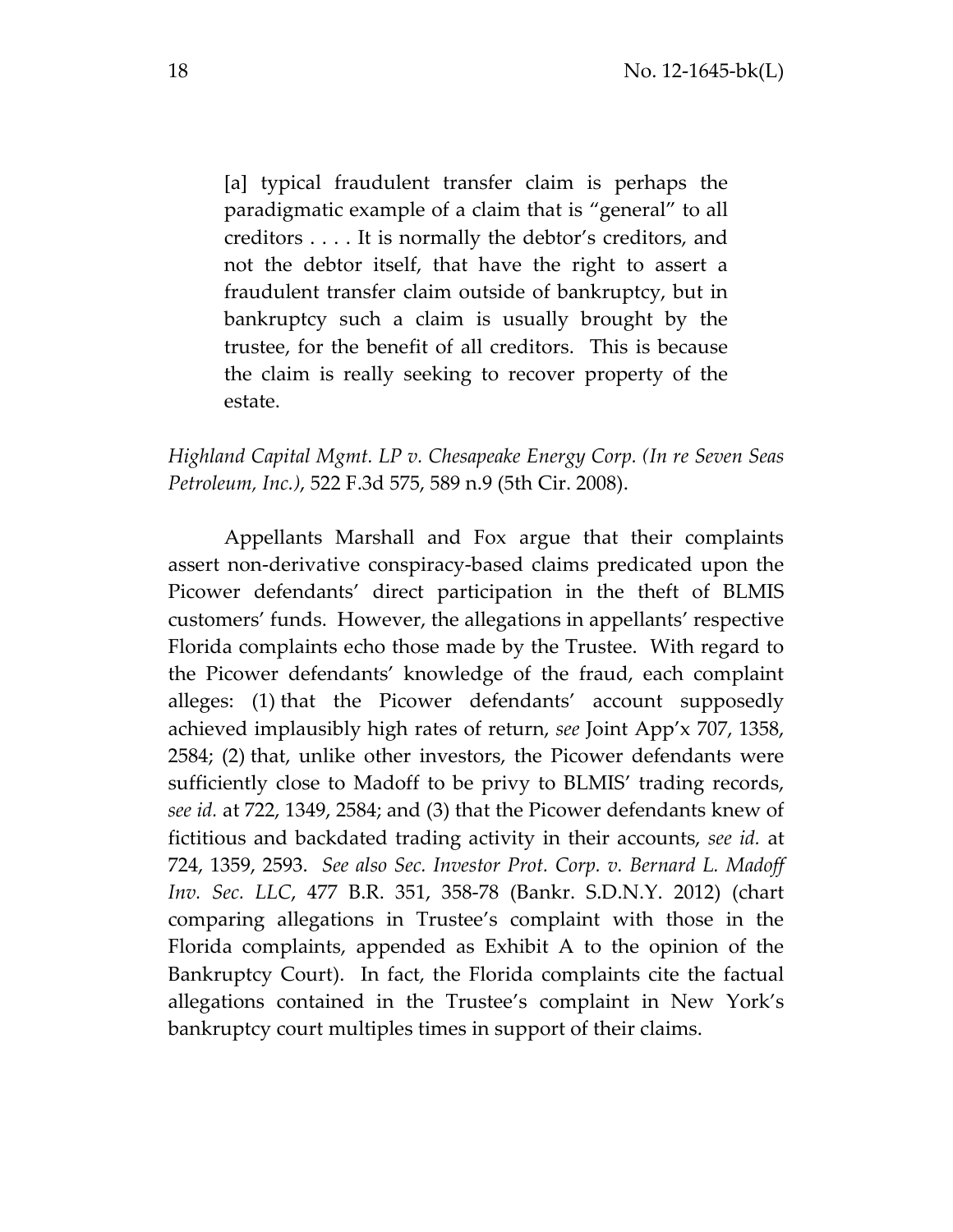Appellants rightly note that overlapping allegations may give rise to a multiplicity of claims. As the Fifth Circuit has explained, "there is nothing illogical or contradictory about saying that [a thirdparty defendant] might have inflicted direct injuries on both the [estate's creditors] and [the debtor estate] during the course of dealings that form the backdrop of both sets of claims." *In re Seven Seas*, 522 F.3d at 587; *see, e.g.*, *Bankers Trust Co. v. Rhoades*, 859 F.2d 1096, 1101 (2d Cir. 1988) (finding that a creditor had "standing to bring a RICO claim, regardless of the fact that a bankrupt [debtor] might also have suffered an identical injury" because "[creditor] does not seek recovery for injuries suffered by [debtor] but for injuries it suffered directly").

We are nonetheless wary of placing too much significance on the labels appellants attach to their complaints, lest they circumvent the Net Equity Decision by "pleading around" the automatic stay and permanent injunction. *Cf., e.g.*, *Cabiri v. Gov't of Republic of Ghana*, 165 F.3d 193, 200 (2d Cir. 1999) ("In an effort to plead around the proviso [preserving immunity for torts of misrepresentation] the complaint is cast in terms of the intentional infliction of emotional distress. However cast, the wrongful acts alleged to have caused the injury are misrepresentations . . . ."). The only allegations of the Picower defendants' direct involvement in the Ponzi scheme are that they prepared false documentation, recorded and withdrew fictional profits, and filed false statements in connection with their tax returns. *See* Joint App'x 1366 (Marshall Complaint); *id.* at 2600-01 (Fox Complaint). Appellants characterize these allegations as "the Picower Defendants work[ing] hand-in-glove with Madoff and BLMIS to perpetrate the Ponzi scheme." Fox Br. 24; *see also* Marshall Br. 31. But, as Judge Richard J. Sullivan recently explained in a case predicated upon the same alleged conspiratorial acts,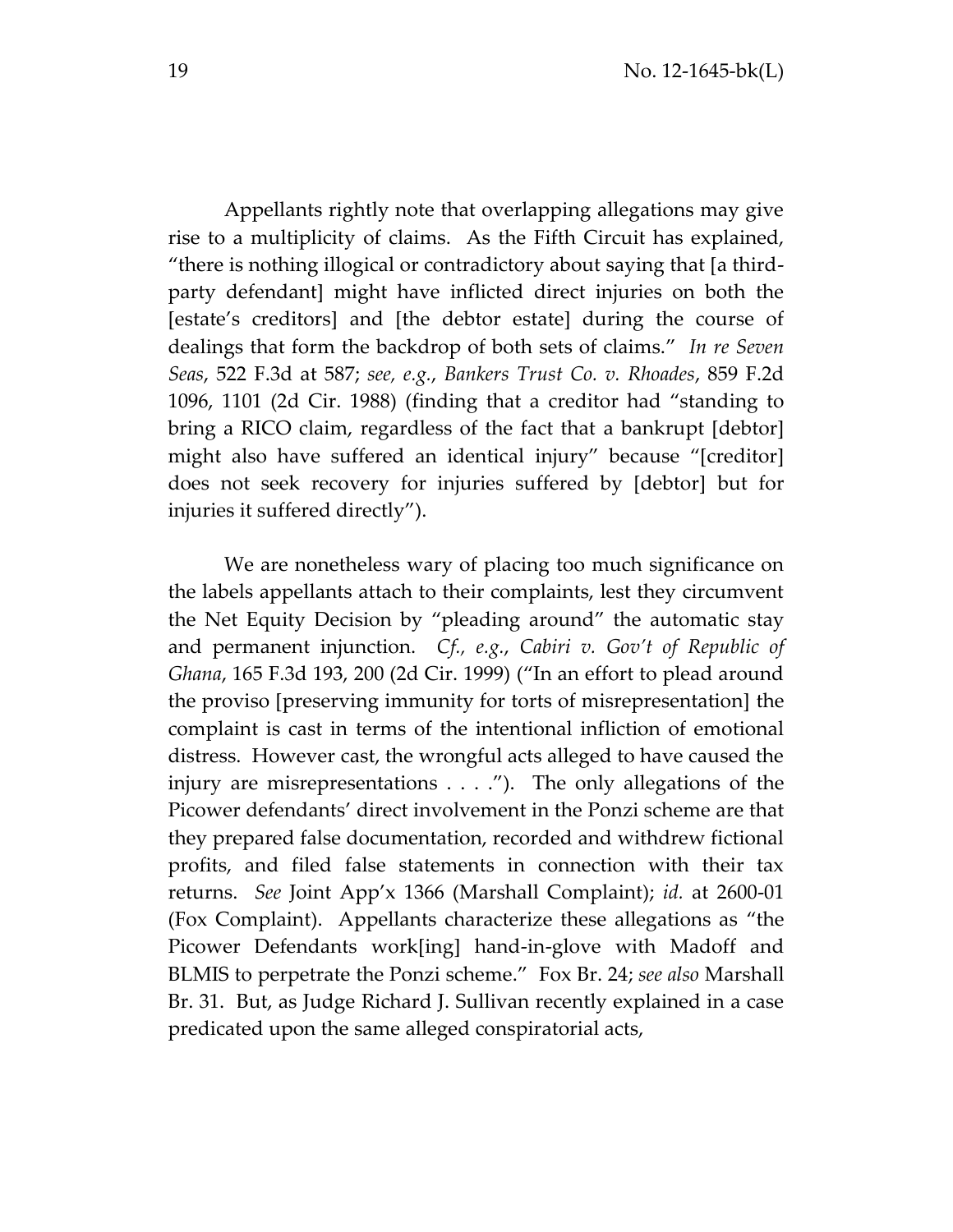[t]he . . . Complaints plead nothing more than that the Picower Defendants traded on their *own* BLMIS accounts, knowing that such "trades" were fraudulent, and then withdrew the "proceeds" of such falsified transactions from BLMIS. All the "book entries" and "fraudulent trading records" that the Complaints allege refer to nothing more than the fictitious records BLMIS made, *for the Picower Defendants*, to document these fictitious transactions. In other words, the Complaints plead nothing more than that the Picower Defendants fraudulently withdrew money from BLMIS.

*A & G Goldman Partnership v. Picard (In re Bernard L. Madoff Inv. Sec., LLC)*, No. 12 CIV. 6109 RJS, 2013 WL 5511027, at \*7 (S.D.N.Y. Sept. 30, 2013) (citation omitted).

#### **(2)**

The case law upon which appellants rely to argue that they have alleged "particularized" injuries directly traceable to the Picower defendants is inapposite. Appellant Marshall draws our attention to *Cumberland Oil Corp. v. Thropp*, 791 F.2d 1037 (2d Cir. 1986), in which we held that a plaintiff's cause of action for conspiracy to defraud "was not merely an artful repleading of [fraudulent conveyance] claims." *Id.* at 1043. But in *Cumberland Oil*, the plaintiff did not assert merely the "right . . . to recover misappropriated assets," but "alleged with particularity that misrepresentations of facts [about debtor's financial health] were made by [defendant] in furtherance of a conspiracy to defraud." *Id.* at 1042-43. The complaints here, however, do not allege that the Picower defendants made any such misrepresentations to BLMIS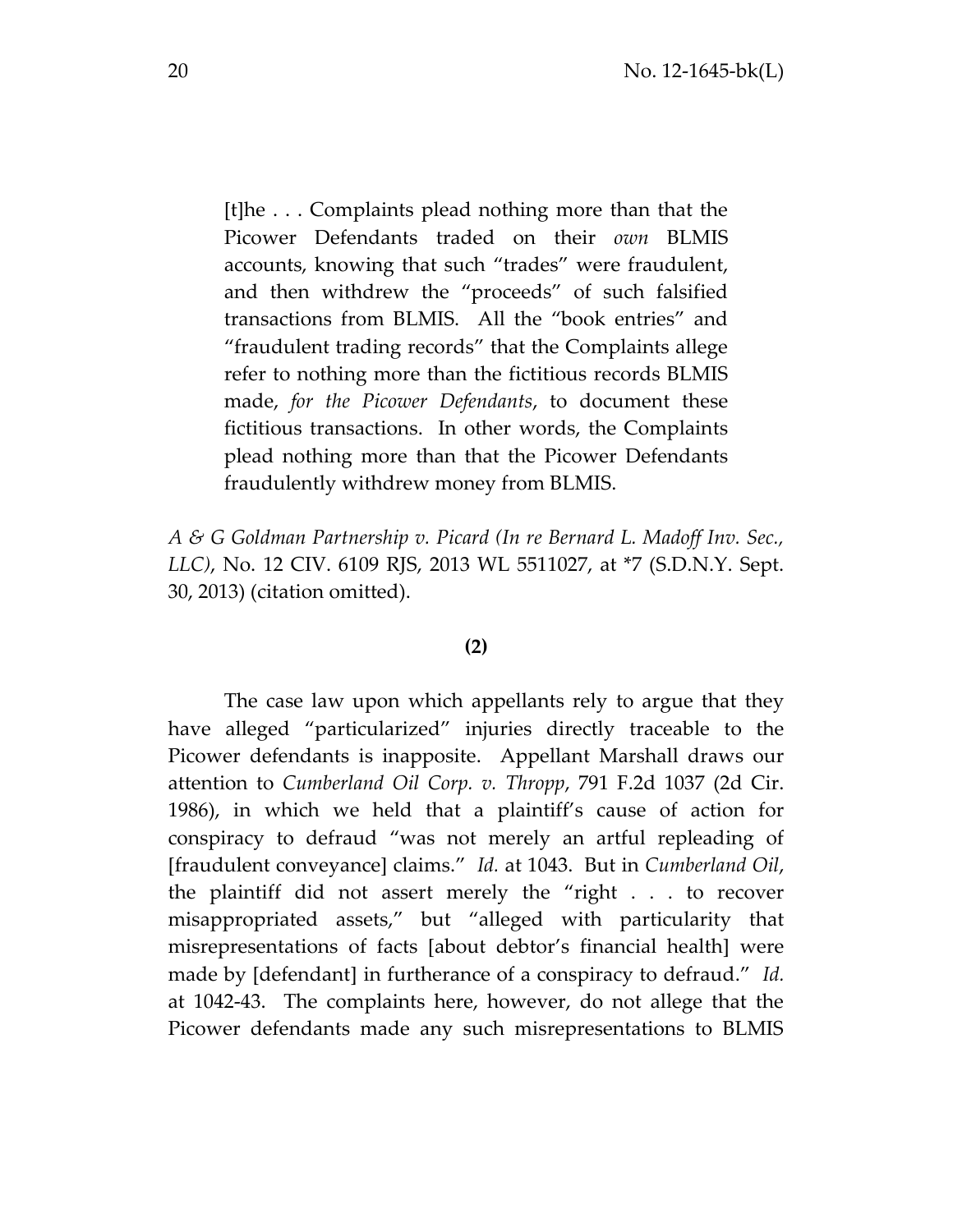customers. Rather, as in *Manville I*, appellants' alleged injuries are inseparable from, and predicated upon, a legal injury to the estate—namely, the Picower defendants' fraudulent withdrawals from their BLMIS accounts of what turned out be other BLMIS customers' funds.

Appellant Fox relies on our decision in *Hirsch v. Arthur Anderson & Co.*, and the Fifth Circuit's in *In re Seven Seas*, to argue that her claims allege "particularized" injuries traceable to the Picower defendants. In *Hirsch*, the Trustee sought to sue Arthur Anderson & Co. for helping perpetuate the debtors' Ponzi scheme by distributing misleading private placement memoranda to investors. 72 F.3d at 1087-89.And in *In re Seven Seas*, bondholders alleged that a secured creditor had knowingly used misleading financial information to induce them to purchase unsecured notes issued by the debtor. 522 F.3d at 578-81. In both cases, the Courts held that the claims alleged an injury that was direct, and not merely derivative, of an injury to the debtor. *See Hirsch*, 72 F.3d at 1094 (holding that the claims "are the property of those investors, and may be asserted only by them and to the exclusion of [the Trustee]"); *In re Seven Seas*, 522 F.3d at 586 (holding that the claims alleged "a direct injury . . . that was independent of any injury to [the debtor]").

As just noted, however, appellants have not alleged that the Picower defendants took any such "particularized" actions aimed at BLMIS customers. They have not alleged, for instance, that the Picower defendants made any misrepresentations to appellants. Appellants respond that their respective complaints allege "that the Picower Defendants' wrongful conduct ensured the fraud's success *by inducing [them] and other customers to invest* (and remain invested) in BLMIS." Fox Br. 25 (emphasis supplied); *see also* Marshall Br. 31. We do not think that the complaints can reasonably be read in this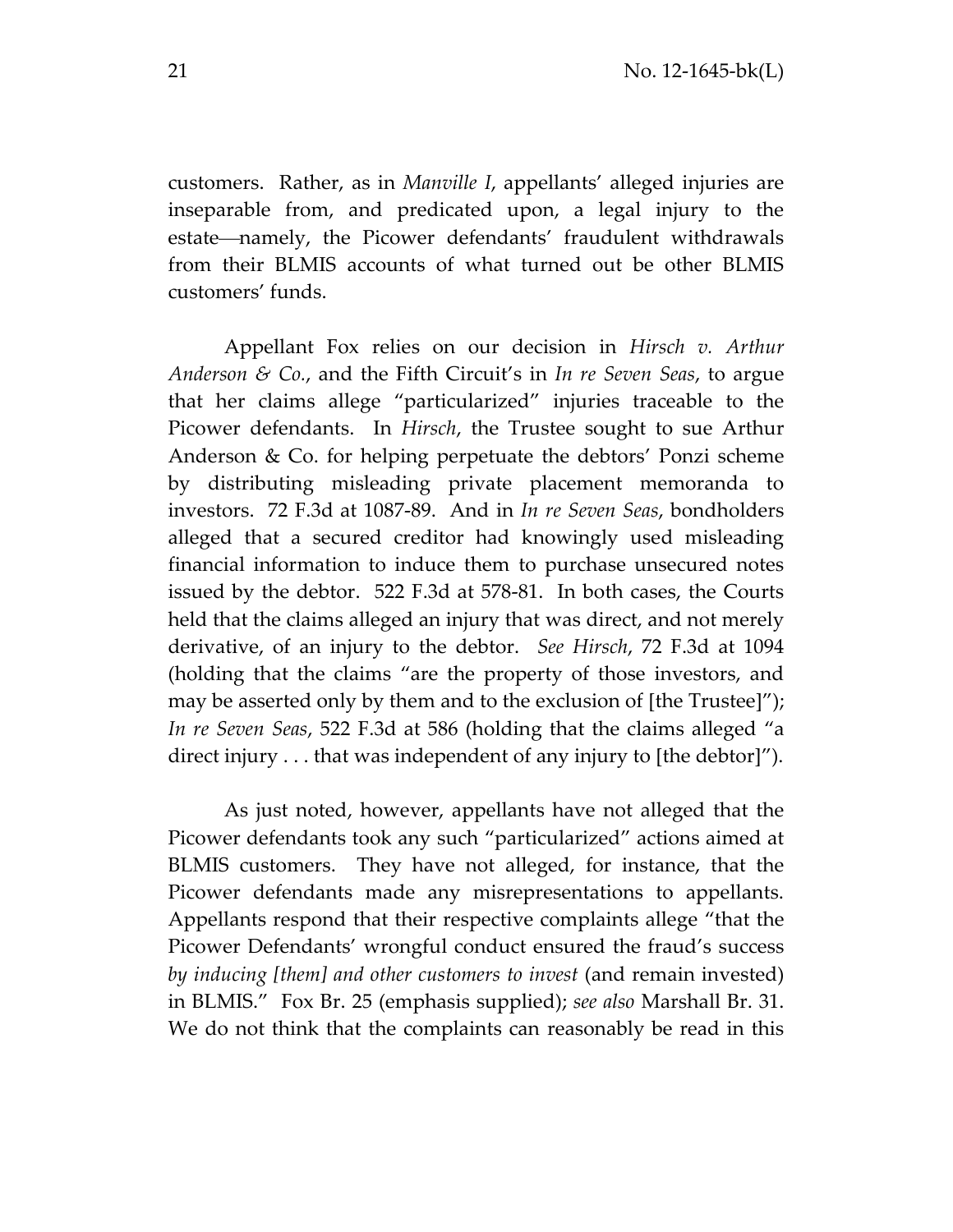way. Allegations that the Picower defendants knowingly reaped the benefits of Madoff's scheme through fraudulent withdrawals, and effected such withdrawals through backdating trades and recording fictional profits, does not amount to a particularized claim that they directly participated in defrauding BLMIS customers by inducing them to invest.

#### **(3)**

Appellants' final contention is that their complaints are particularized and non-derivative because of the nature of the relief sought. Whereas the Trustee sought the recovery of assets BLMIS transferred to the Picower defendants, appellants seek damages for (1) the loss on the reasonable return on their investments, (2) taxes paid on fictitious gains, and (3) monetary losses should they be sued by the Trustee for the recovery of their own withdrawals from BLMIS—none of which is recoverable in an avoidance action under the Bankruptcy Code. *See* 11 U.S.C. § 550(a) ("[T]he trustee may recover, for the benefit of the estate, the property transferred, or . . . the value of such property . . . ."). Yet appellants' claimed damages, also suffered by all BLMIS customers, still remain mere secondary harms flowing from the Picower defendants' fraudulent withdrawals and the resulting depletion of BLMIS funds. *Cf. Sec. Investor Prot. Corp. v. Bernard L. Madoff Inv. Sec. LLC*, 491 B.R. 27, 36 (S.D.N.Y. 2013) ("[Investors'] actions relate to [investment manager's] fraud on his own investors—not Madoff's fraud at the expense of his customers—and therefore are independent claims based on separate facts, theories, and duties than the Trustee's fraudulent transfer claims against [investment manager].").

We conclude, therefore, that appellants purported conspiracybased claims against the Picower defendants are "derivative" of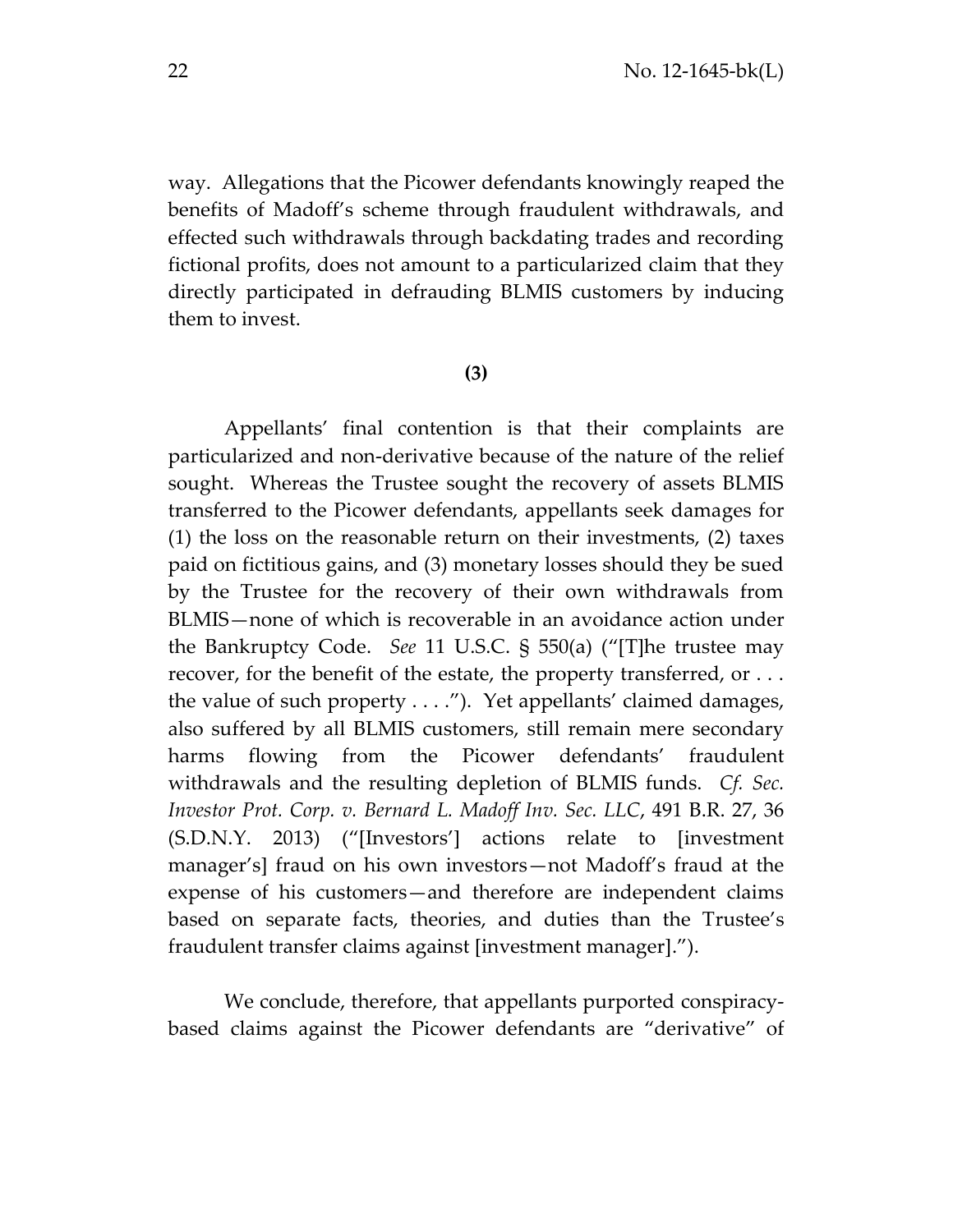those asserted by the Trustee in his fraudulent conveyance action, and, therefore, the Bankruptcy Court was authorized to enjoin those actions. 12

We note that we affirm without prejudice to appellants seeking leave to amend their complaints. There is conceivably some particularized conspiracy claim appellants could assert that would not be derivative of those asserted by the Trustee. That question, however, is not properly before us, and is a question in the first instance for the United States District Court for the Southern District of Florida.

**C**

We turn now to whether the Bankruptcy Court, an Article I court, exceeded the jurisdictional limits established by Article III of the United States Constitution. Both appellant Fox and Marshall's arguments in this regard are premised upon the Supreme Court's recent holding in *Stern v. Marshall*, 131 S. Ct. 2594 (2011). In *Stern*, a

<sup>&</sup>lt;sup>12</sup> The Bankruptcy Court also articulated alternative bases for its injunction. In  $In$ *re Metromedia Fiber Network, Inc.*, we held that a bankruptcy court could permit the nonconsensual release of creditors' claims against third parties upon a finding of "truly unusual circumstances" that "render the release terms important to [the] success of the [underlying bankruptcy reorganization plan]." 416 F.3d at 143. The District Court found such circumstances present in the instant case on the basis of the size of the estate's recovery and on the importance of the injunction to prevent those who are not SIPA payees under the Net Equity Decision from circumventing that decision and undermining the liquidation plan. *See In re Madoff*, 848 F. Supp. 2d at 490. Because we hold that appellants' claims are property of the estate in that they are "derivative" of the Trustee's fraudulent conveyance action, we do not address whether this case satisfies the stringent standard laid out in *Metromedia* for injunctive relief.

In addition, because we find that appellants' claims are derivative of the Trustee's claims for fraudulent withdrawals, the fact that the Trustee lacks standing to bring *bona fide* conspiracy claims on behalf of BLMIS customers under *JPMorgan Chase* is irrelevant.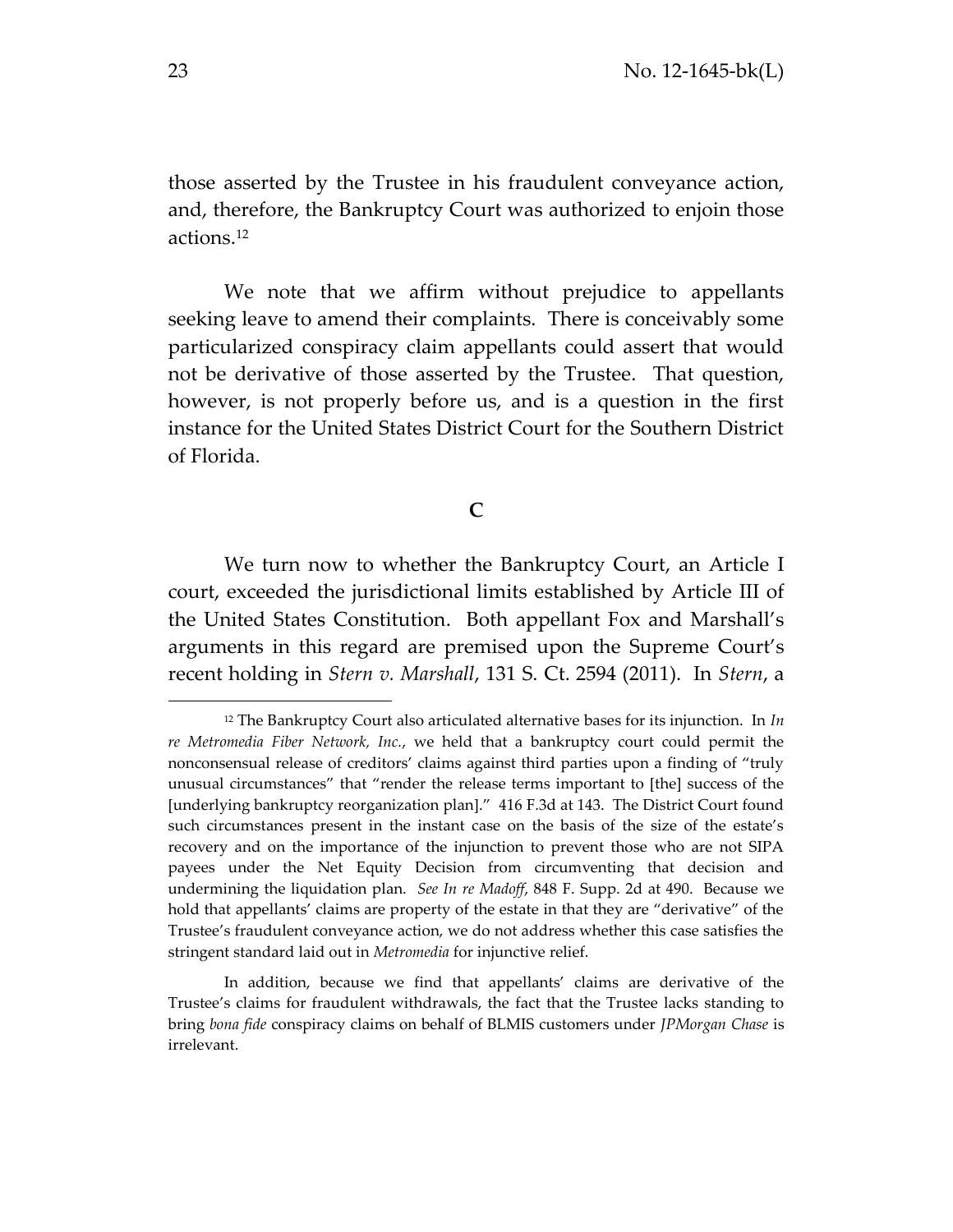widow filed a state law counterclaim in her Chapter 11 bankruptcy case to recover for her stepson's alleged tortious interference with an inheritance gift she expected from her deceased husband. *Id.* at 2601. The Court observed that the Constitution generally reserves the power to adjudicate such common law claims to courts established under Article III. *Id.* at 2608-09. One exception to this principle is a category of cases involving "public rights." 13 *Id.* at 2613. The Court held, however, that the counterclaim at issue did not fall within any of the formulations of that exception because it neither derived from, nor was dependent upon, any agency regulatory regime, and was not limited to a particularized area of the law. *Id.* at 2614-15. Accordingly, the Court invalidated the portion of the Bankruptcy Code authorizing bankruptcy judges to enter final judgments on claims and counterclaims, such as the widow's, which are exclusively based upon some legal right guaranteed by state law. *Id.* at 2620.

Appellant Fox argues that, in light of *Stern*, "the [bankruptcy] court improperly wielded powers reserved for Article III courts by permanently enjoining her claims." Fox Br. 53. According to Fox, her state law conspiracy claims are akin to the widow's tortious interference counterclaims in that they are "in no way derived from or dependent upon bankruptcy law," but instead "exist[ed] without regard to any bankruptcy proceeding." *Stern*, 131 S. Ct. at 2618. As noted above, however, appellants' purported tort claims are, in essence, disguised fraudulent transfer actions, which belong

l

<sup>&</sup>lt;sup>13</sup> Although the contours of this exception have not been precisely delineated, the Supreme Court broadly defined cases involving a "public right" as those "in which the claim at issue derives from a federal regulatory scheme, or in which resolution of the claim by an expert government agency is deemed essential to a limited regulatory objective within the agency's authority. In other words, . . . what makes a right 'public' rather than private is that the right is integrally related to particular federal government action." *Stern*, 131 S. Ct. at 2613 (2011).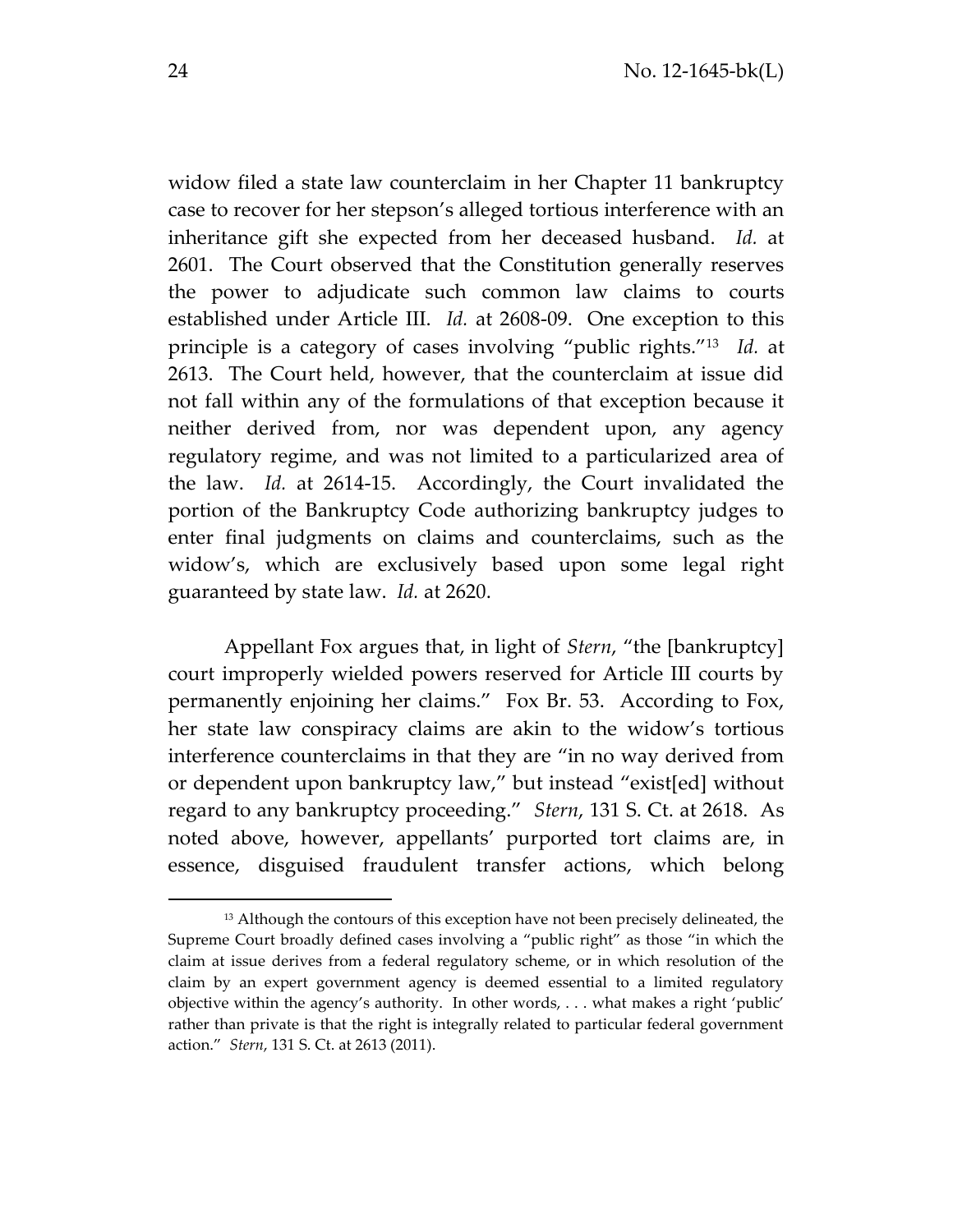exclusively to the Trustee. Accordingly, appellants' claims are distinct from those in *Stern* held to be beyond the powers of a bankruptcy court.

Appellant Marshall, in turn, argues that, in light of *Stern*, the Bankruptcy Court lacked jurisdiction to enter a final judgment on the *Trustee's* fraudulent transfer action against the Picower defendants. In *Stern*, the Supreme Court drew an analogy between the widow's tortious interference claim and a trustee's fraudulent conveyance action against a noncreditor, *id.* at 2614, which, under *Granfinanciera, S.A. v. Nordberg*, 492 U.S. 33 (1989), does not fall within the "public rights" exception. *See Stern*, 131 S. Ct. at 2614 ("[The debtor's] counterclaim—like the fraudulent conveyance claim at issue in *Granfinanciera*—does not fall within any of the varied formulations of the public rights exception in this Court's cases."). As the Court explained in *Granfinanciera*:

There can be little doubt that fraudulent conveyance actions by bankruptcy trustees . . . are quintessentially suits at common law that more nearly resemble statelaw contract claims brought by a bankrupt corporation to augment the bankruptcy estate than they do creditors' hierarchically ordered claims to a pro rata share of the bankruptcy res. They therefore appear matters of private rather than public right.

*Granfinanciera*, 492 U.S. at 56 (citation omitted). Therefore, according to Marshall, the Bankruptcy Court did not have authority to enter final judgment on the Trustee's fraudulent transfer claims against the Picower defendants, much less to issue the accompanying order enjoining all duplicative and derivative actions.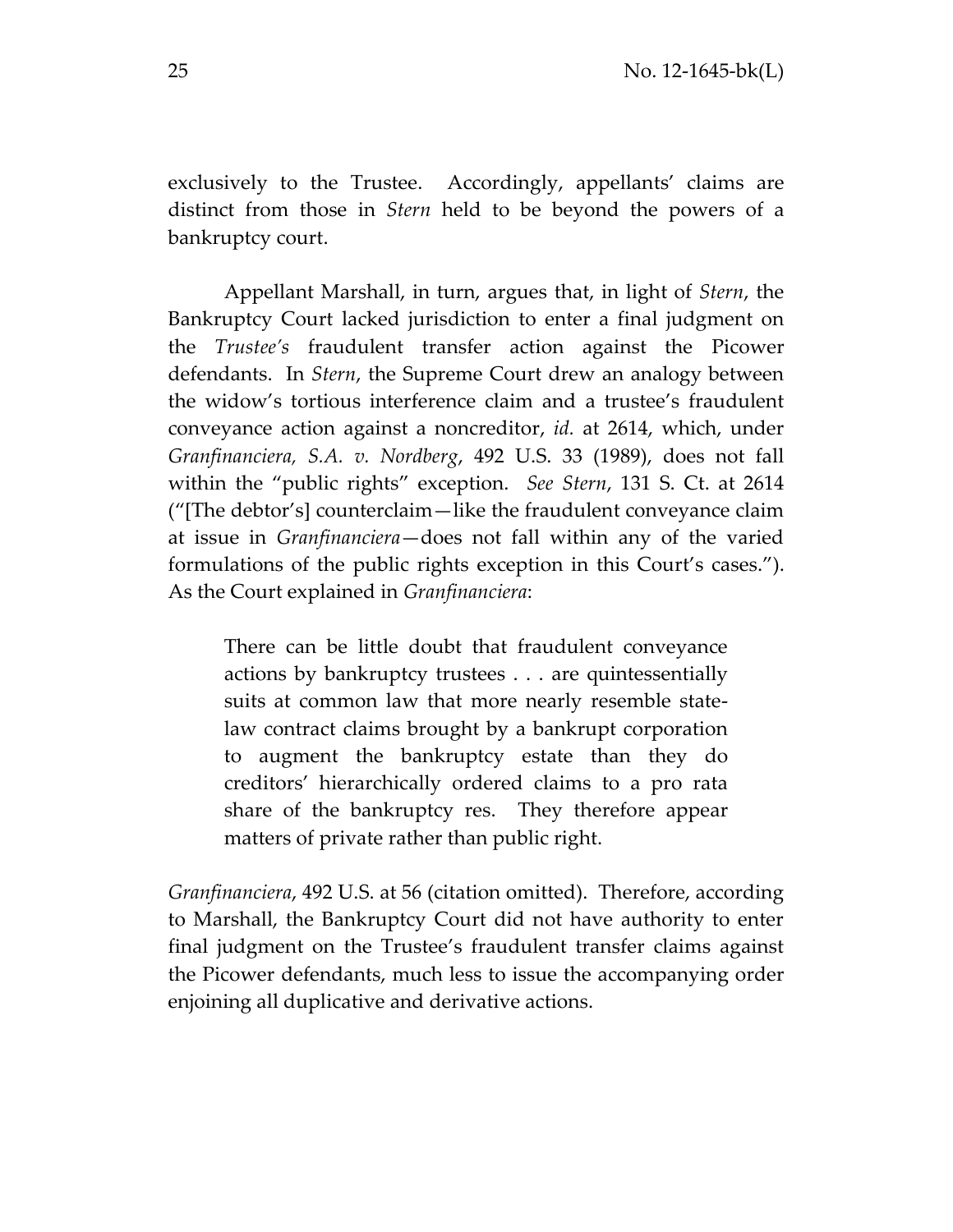Yet *Granfinanciera* held that a fraudulent conveyance claim is a matter of private right when asserted against "*a person who has not submitted a claim against a bankruptcy estate." Id.* at 36 (emphasis supplied). The Court reaffirmed this limitation of *Granfinanciera*'s holding in *Stern*. *See Stern*, 131 S. Ct. at 2617 ("[A] preferential transfer claim can be heard in bankruptcy when the allegedly favored creditor has filed a claim, because *then* the ensuing preference action by the trustee become[s] integral to the restructuring of the debtor-creditor relationship." (internal quotations omitted; brackets in original)). In this case, unlike in *Granfinanciera*, the Picower defendants filed a proof of claim against the BLMIS estate. In order to rule on that claim, the Bankruptcy Court was required to first resolve the fraudulent transfer issue. *Cf. id.* at 2617 (noting that the "factual and legal determinations" the bankruptcy court was required to make "were not disposed of in passing on objections to [creditor's] proof of claim" (internal quotations omitted)).<sup>14</sup>

Accordingly, the Bankruptcy Court's authority under the Bankruptcy Code to approve the settlement between the Trustee and the Picower defendants and to permanently enjoin appellants' disguised fraudulent transfer claims does not run afoul of Article III of the United States Constitution.

<sup>&</sup>lt;sup>14</sup> In addition, the Supreme Court has recently granted a petition for a writ of certiorari, in the wake of *Stern*, concerning the scope of a bankruptcy court's authority to adjudicate fraudulent conveyance claims upon a non-creditor's consent. *See Executive Benefits Ins. Agency v. Arkison*, 133 S. Ct. 2880 (2013); *see also* Petition for Writ of Certiorari at I, *Arkison*, 133 S. Ct. at 2880 (2013) (No. 12-1200)*,* 2013 WL 1329527 (question presented is "[w]hether Article III permits the exercise of the judicial power of the United States by bankruptcy courts on the basis of litigant consent, and, if so, whether 'implied consent' based on a litigant's conduct, where the statutory scheme provides the litigant no notice that its consent is required, is sufficient to satisfy Article III"). Depending upon the Court's ruling in *Arkison*, the Picower defendants may have consented to the Bankruptcy Court's approval of the settlement and issuance of the injunction through their course of conduct in the proceedings.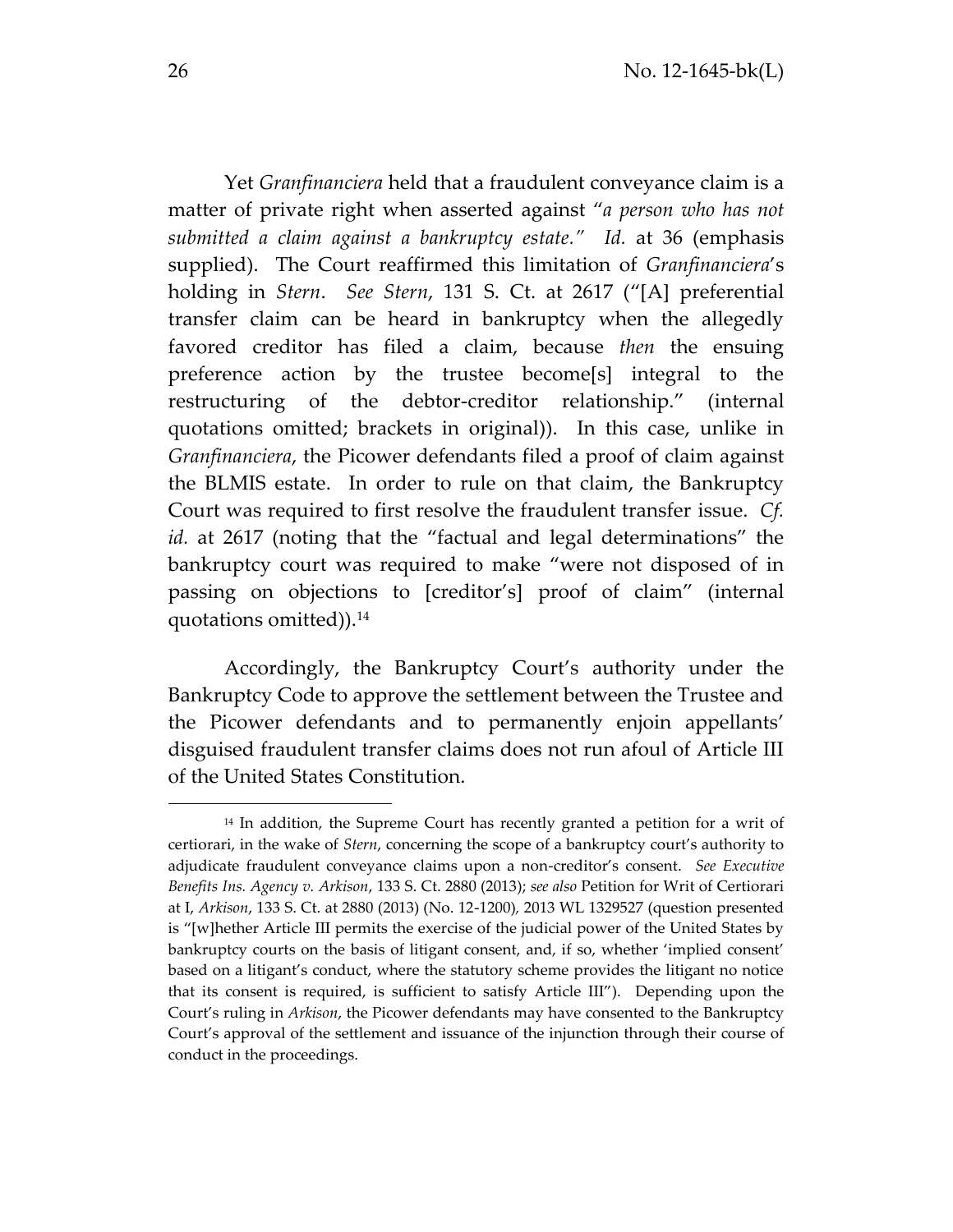# **CONCLUSION**

To summarize:

- (1) Allegations in the Florida actions of a conspiracy between Madoff and the Picower defendants echo those made by the Trustee in his New York action for the recovery of fraudulent transfers. Although common facts can give rise to multiple claims, the Florida actions impermissibly attempt to "plead around" the Bankruptcy Court's injunction barring all "derivative" claims in that they allege nothing more than steps necessary to effect the Picower defendants' fraudulent withdrawals of money from BLMIS.
- (2) Appellants have not alleged "particularized" injuries directly traceable to the Picower defendants. The Picower defendants are alleged to have knowingly reaped the benefits of Madoff's scheme through fraudulent withdrawals, but they are not alleged to have made any misrepresentations to induce investments in BLMIS or to have taken any other actions that could reasonably be understood as aimed at BLMIS customers.
- (3) Although the Florida actions assert claims for damages that are not recoverable in an avoidance action under the Bankruptcy Code, appellants' claims are still "derivative" of the Trustee's: they are predicated upon mere secondary harms flowing from the Picower defendants' fraudulent withdrawals and the resulting depletion of BLMIS funds.